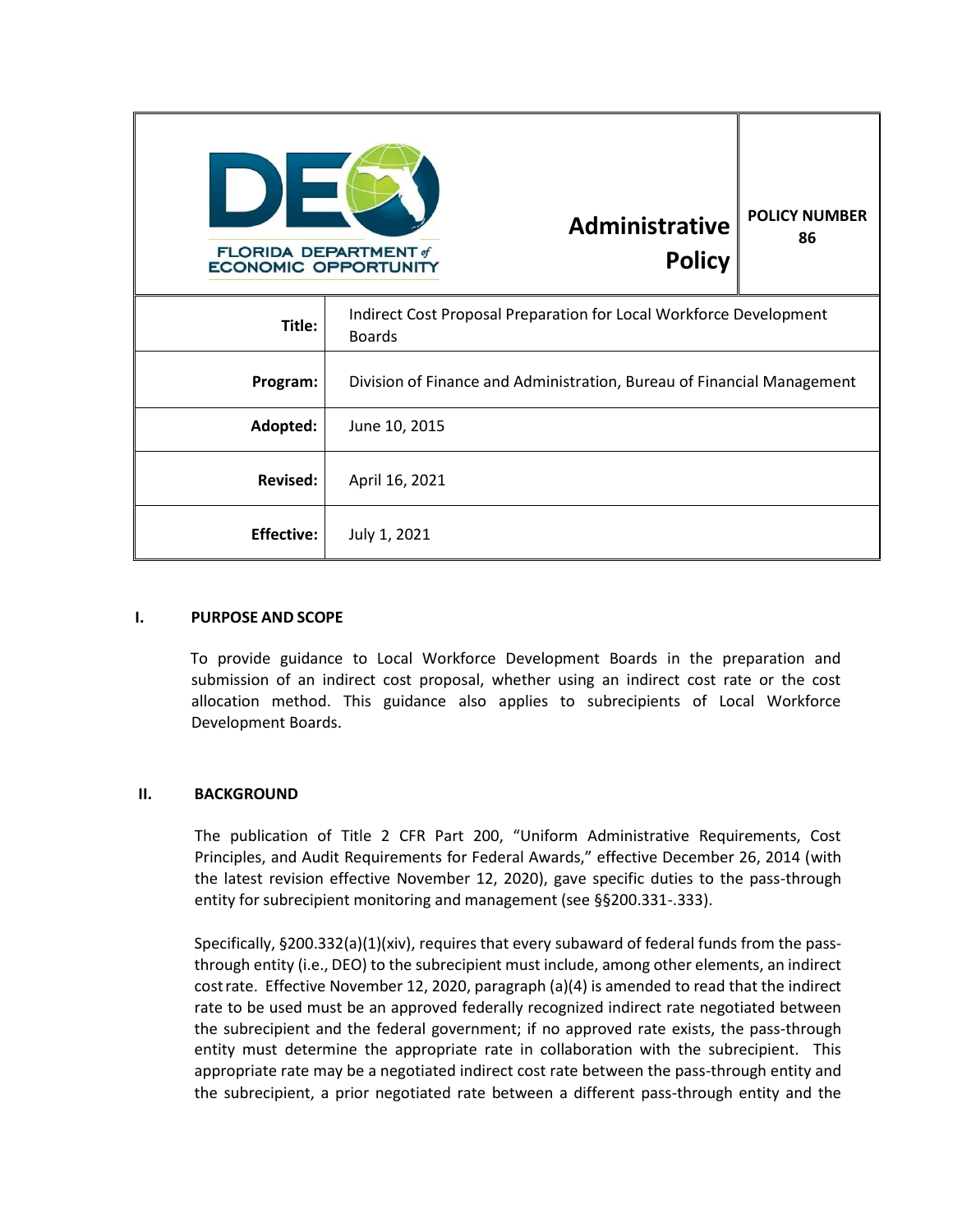subrecipient, or the de minimis indirect cost rate. Alternatively, a subrecipient can elect to use the cost allocation method to account for indirect costs in accordance with §200.405(d).

Should a Local Workforce Development Board (or any of its subrecipients) elect to use the cost allocation method, no indirect rate (provisional nor final) will be proposed, but the subrecipient must still determine indirect costs (as distinct from administrative costs) that must be allocated to funding sources based on a salaries and benefits, a modified total direct cost, or other approved methodology.

## **III. AUTHORITY**

Title 2 CFR Part 200, "Uniform Administrative Requirements, Cost Principles, and Audit Requirements for Federal Awards," more commonly referred to as the Uniform Guidance. (Note: Section references in this document will be to the Uniform Guidance unless otherwise noted.)

*A Guide for Indirect Cost Determination*, U.S. Department of Labor, Cost and Price Determination Division, August 2020, found [at](http://www.dol.gov/oasam/boc/DCD-2-CFR-Guid-Jan2015.pdf) [https://www.dol.gov/sites/dolgov/files/OASAM/legacy/files/DCD-2-CFR-Guide.pdf](http://www.dol.gov/oasam/boc/DCD-2-CFR-Guid-Jan2015.pdf) as may be updated from time to time by USDO[L.](http://www.dol.gov/oasam/boc/DCD-2-CFR-Guid-Jan2015.pdf)

The Federal Acquisition Regulations (FAR), Part 31.2, "Contracts with Commercial Organizations", establishes the requirements for the determination of allowable and unallowable direct and indirect costs. FAR Part 42.7 "Indirect Cost Rates" prescribes policies and procedures for establishing billing rates and final indirect cost rates. Both parts are available at the following website: [https://www.acquisition.gov/?q=browsefar.](https://www.acquisition.gov/?q=browsefar) Commercial entities that are subrecipients of Local Workforce Development Boards must follow these regulations, which are similar to the discussion in Section IV.E. below.

## **IV. POLICIES AND PROCEDURES**

A Local Workforce Development Board that has previously established an indirect cost rate or has elected the cost allocation method must submit a new indirect cost proposal to DEO within six months after the close of each fiscal year. The indirect cost proposal must follow the guidance established by this administrative policy.

Failure to comply with this policy can lead to disallowance of indirect/administrative costs and/or other remedies for noncompliance as specified in §§200.208 and 200.339.

## **A. METHOD FOR CALCULATING INDIRECT COSTS**

The Uniform Guidance discusses three methods for allocating and computing indirect cost rates: the simplified allocation method, the multiple base allocation method and the direct allocation method. DEO recommends that the direct allocation method be used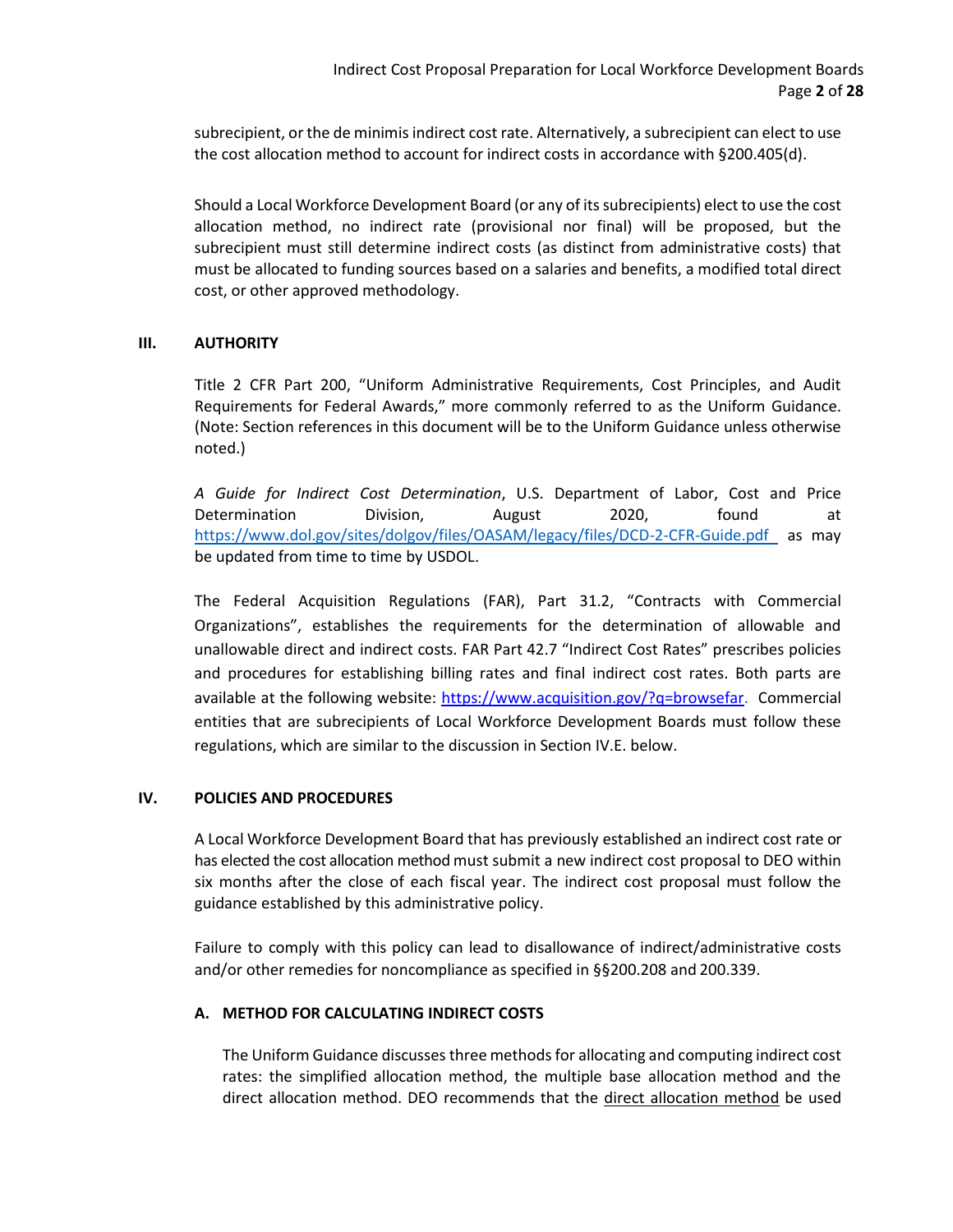because it most closely resembles the approach that a Local Workforce Development Board uses in a shared cost environment (see also §200.405(d)).

Using the direct allocation method, all costs are treated as direct costs except general administration and general expenses. Any cost that can be charged to a funding source without allocation should be so recorded. Joint or shared costs, such as depreciation, rental costs, operation and maintenance of facilities, telephone expenses, and the like are prorated individually as direct costs to each category and to each federal award or other activity using a base most appropriate to the particular cost being prorated as specified in the Local Workforce Development Board's cost allocation plan.

The cost allocation plan would also be used to allocate joint costs that have direct and indirect components. The indirect component is allocated to a general and administrative cost pool. Any cost that is 100% indirect should be immediately assigned to the general and administrative pool. This pool represents the costs that will be applied based on an indirect rate or an allocation, either of which is derived from an applicable allocation basis.

## **B. INDIRECT COST ALLOCATION BASES**

There are two allocation bases that DEO will approve: direct salaries and wages (including all, some or no fringe benefits) and modified total direct cost (MTDC). Under limited circumstances, an alternative allocation base may be considered if a Local Workforce Development Board can demonstrate that it provides a more equitable distribution of indirect costs.

In general, a correlation exists between the incurrence of administrative effort with the expenditures for direct labor. In many cases, a direct labor base will produce an equitable distribution of indirect costs. However, where the ratio of direct labor to total direct costs varies significantly from program to program, or labor costs are not the predominant portion of direct costs, a modified total direct cost base should be used in allocating indirect costs to benefiting programs.

The MTDC allocation base includes total direct costs less specified items. Some exclusions that do not apply to Local Workforce Development Boards were omitted from the definition found in Section V.

## **C. INDIRECT COST RECOVERY**

The Uniform Guidance allows two types of indirect cost recovery, an indirect cost rate and a cost allocation method.

1. Indirect Cost Rate

There are two main types of negotiated indirect cost rates: provisional with final and fixed with carryforward. A Local Workforce Development Board requesting an indirect cost rate from DEO will be required to use the provisional with final rate methodology.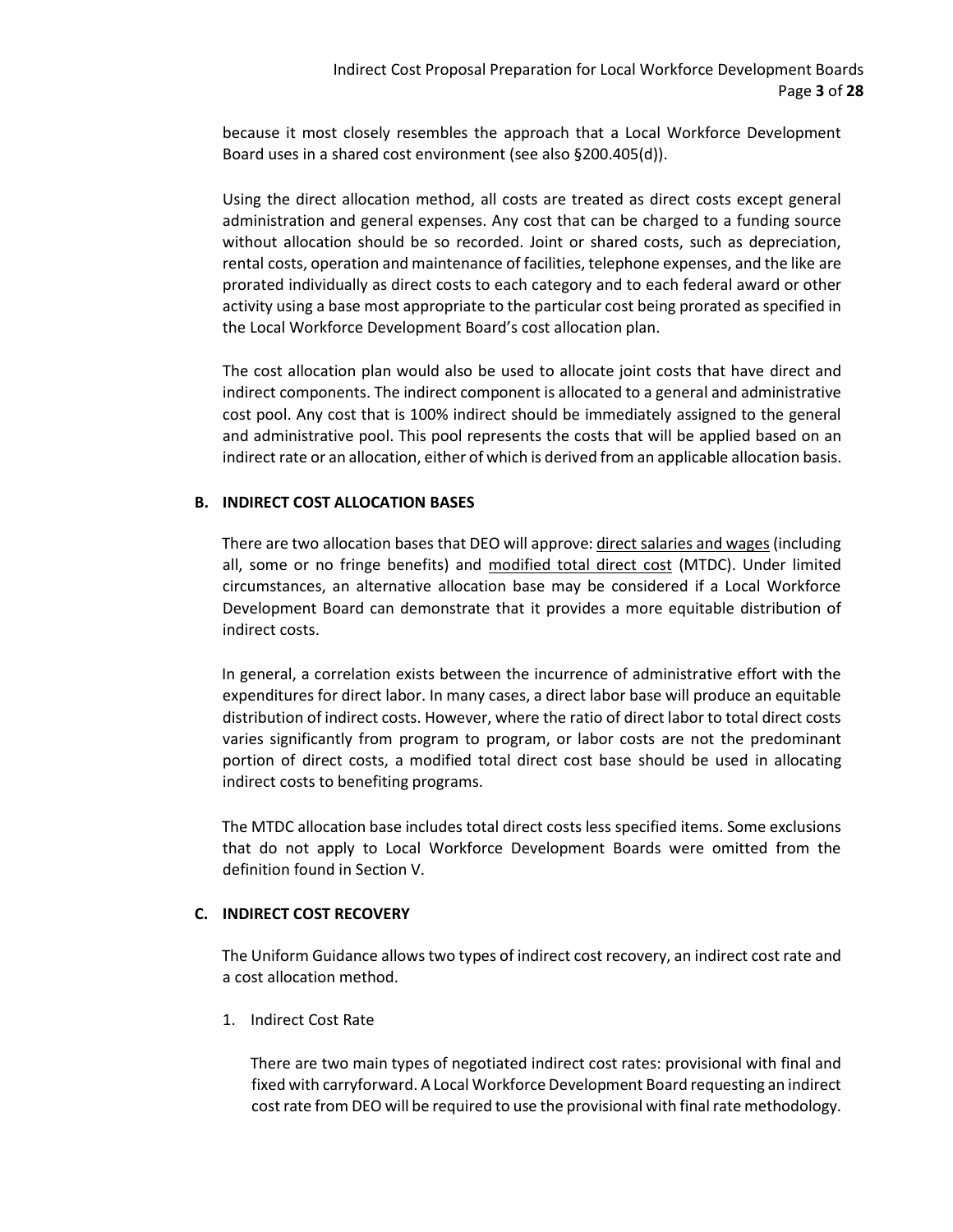Additionally, a Local Workforce Development Board that does not have a current negotiated rate may elect a de minimis rate, currently set at 10% of modified total direct costs.

At the beginning of the fiscal year, a provisional indirect cost rate will be approved by DEO that represents the Local Workforce Development Board's best projection of that year's indirect cost rate. After fiscal year end, the Local Workforce Development Board will submit a revised indirect cost rate proposal containing actual costs and a *final* indirect cost rate. Indirect costs claimed under the provisional rate will then be adjusted to the approved final rate.

A fixed rate with carryforward may be considered by DEO in a future year if it can be shown that a substantial portion of the organization's federal awards are expected to continue into the next fiscal year; the mix of federal and non-federal work is relatively stable; and (most importantly) the organization's operations do not fluctuate significantly from year to year. At year end, the difference between the actual indirect costs and those charged based on the fixed rate (whether positive or negative) are carried forward into the next fiscal year as an adjustment of that year's rate.

Should an eligible Local Workforce Development Board elect the de minimis rate, it must be used consistently for all federal awards until such time as a Local Workforce Development Board chooses to negotiate for a rate, which the Local Workforce Development Board may apply to do at any time. No indirect cost rate proposal would need be prepared, but the Local Workforce Development Board would be required to submit its cost policy statement and cost allocation plan to DEO for review and approval.

2. Cost Allocation Method

The November 12, 2020 revision to the Uniform Guidance includes a new means for a subrecipient to recover indirect costs. Rather than applying an indirect rate to a direct cost base, language was added to 2 CFR 200.332(a)(4)(ii) providing that a subrecipient can elect to use the cost allocation method to account for indirect costs. Cost allocation plans prepared in accordance with 2 CFR 200.405(d), which is currently required of a Local Workforce Development Board, is already used to directly allocate joint costs. This provision allows a Board to also allocate indirect costs to each funding source. While conceptually similar to using an indirect cost rate, when applied on a year to date basis each month, the cost allocation method allows recovery of all indirect costs incurred by truing-up the indirect charges to each funding source on a monthly basis.

## **D. GETTING READY TO PREPARE THE INDIRECT COST PROPOSAL**

A Local Workforce Development Board should take the following steps to ensure it is ready to prepare an indirect cost proposal whether using an indirect cost rate or the cost allocation method.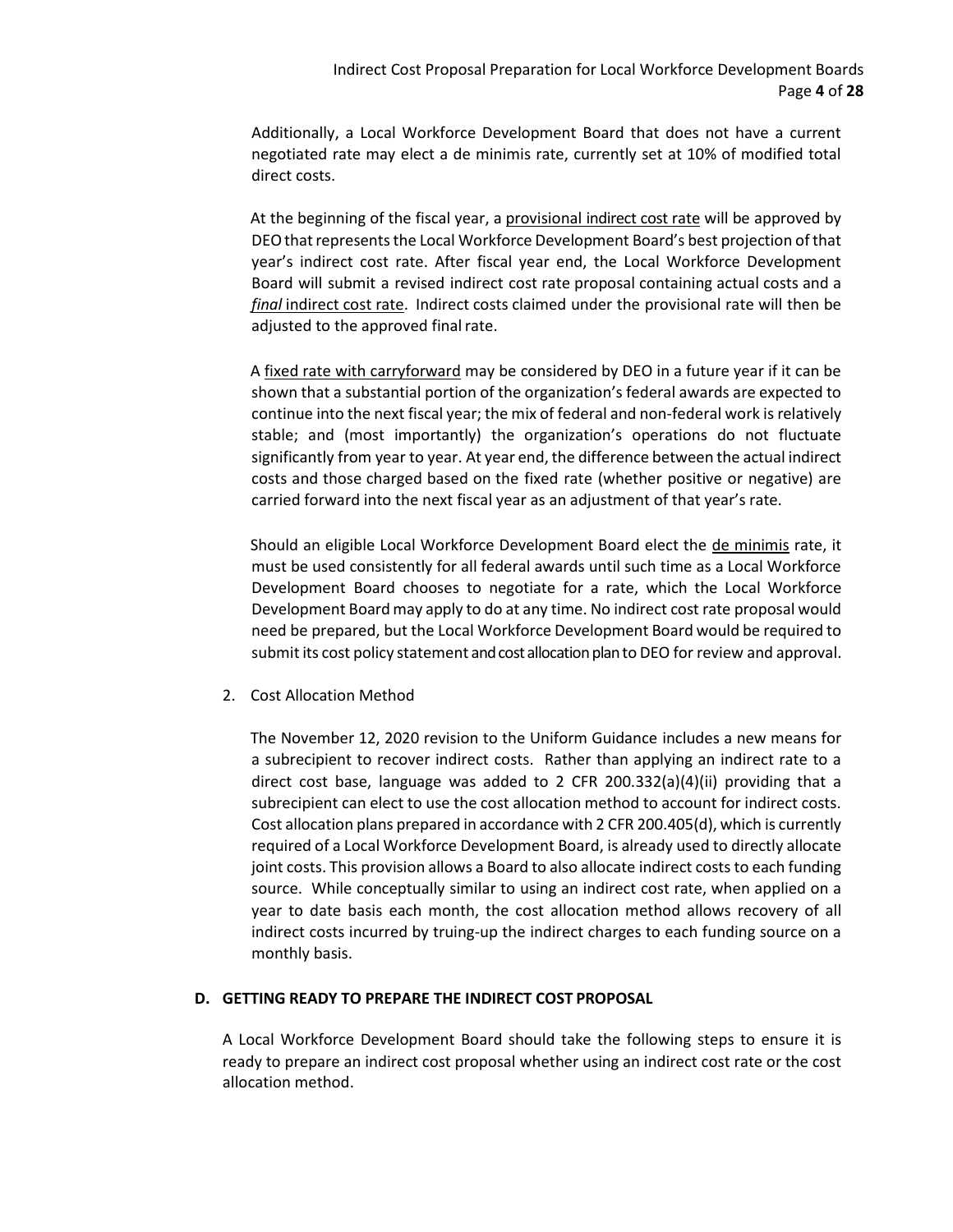- 1. Thoroughly review the cost principles at 2 CFR Part 200, Subpart E and the applicable indirect cost rate proposal appendix (Appendix IV for nonprofit organizations and Appendix VII for governmental units).
- 2. Conduct an organizational review. The purpose of the organizational review is to determine which units are indirect (administrative) functions of the organization, and which services that are allowable and allocable to federal awards per the cost principles. The result of this review is the preparation of organizational chart(s) that clearly depict the various services and/or functions of each unit.
- 3. Review federal and non-federal funding. Prepare or update a list of all funded programs in detail as to the amount or percent of reimbursement of direct and indirect cost and any restrictions or references to statutes or regulations. Determine at what organizational level the various funded programs apply.
- 4. Review the accounting structure. Obtain an account listing in which the actual dollars expended can be related to various programs. Reconcile the accounting structure to the organization chart.
- 5. Prepare a cost policy statement. Develop a written policy that outlines the costs considered as direct, the costs considered to be indirect, and the rationale to support those costs. (Note: this document may be combined with the cost allocation plan.)
- 6. Review and, if necessary, update the cost allocation plan, ensuring it is consistent with the cost policy statement. All program costs should be directly allocated and all administrative costs should be assigned to the general and administrative pool.
- 7. List all positions for which at least a portion of salary and benefits are charged to indirect. Total salary and benefits should be identified and depicted as either indirect ordirect.
- 8. List all positions subject to the ETA salary cap and/or the State's salary limitation imposed by the annual General Appropriations Act for which the salary and bonus rate exceeds the annual rate of pay for Level II of the Executive Schedule Pay Rates. These two provisions include almost all federal funds that DEO passes through to a Local Workforce Development Board. See Appendix I (ETA/State Salary Cap) for background information.

With this information in hand, the indirect cost proposal discussed in the next section can be prepared. The Allocation of Indirect Personnel Worksheet, Statement of Total Costs and Statement of Indirect Costs will walk through the steps needed identify the indirect and direct base costs charged to each funding source to create the rate or allocation. The other schedules and statements provide evidence of the completeness and accuracy of the indirect costs as well as compliance with related legal provisions.

## **E. PREPARATION AND SUBMISSION OF INDIRECT COST PROPOSAL**

A final indirect cost proposal based on actual costs together with supporting documentation must be developed and submitted on an annual basis to DEO Bureau of Financial Management as soon after the fiscal year end close as practical, but no later than six months after the end of the fiscal year.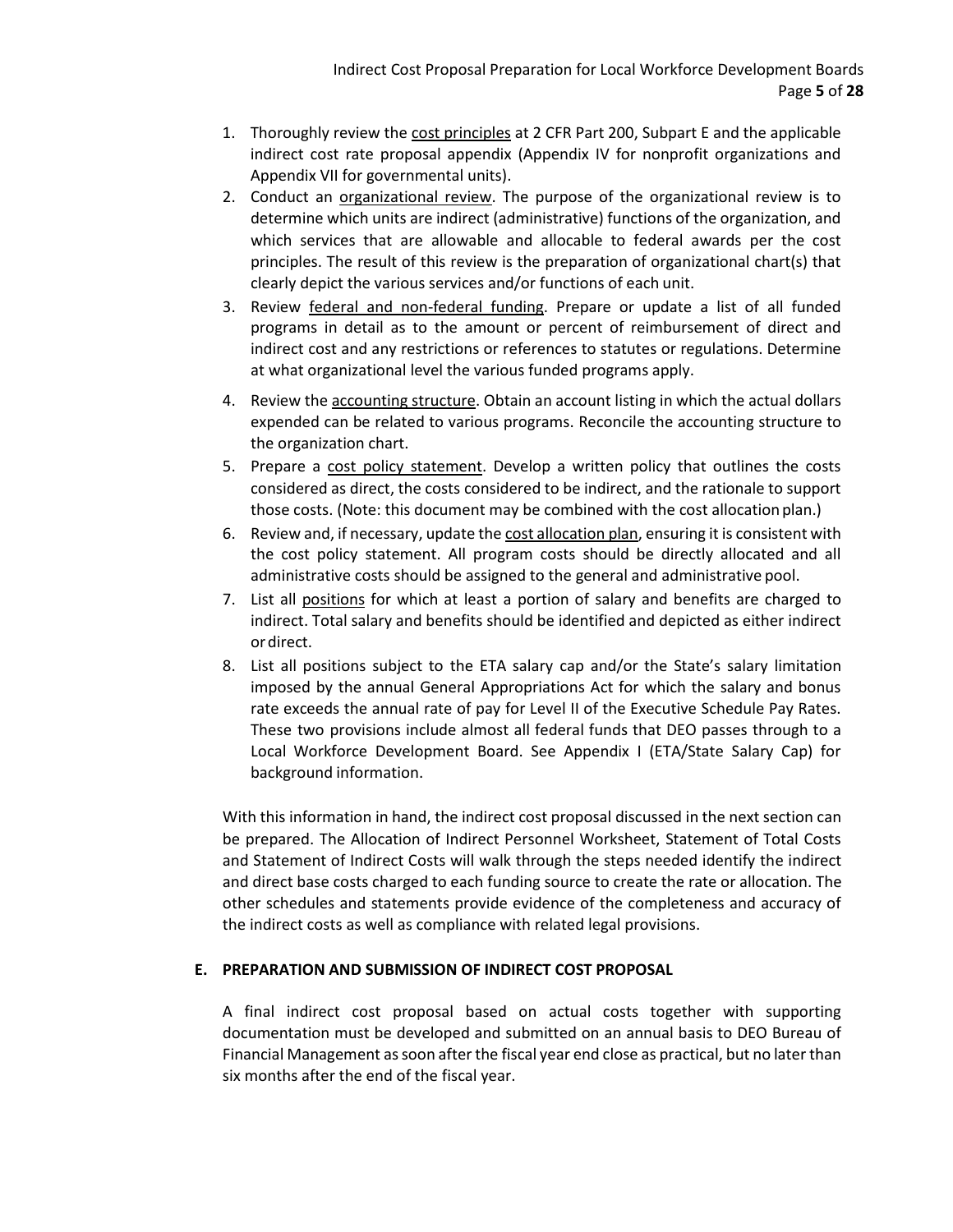Please note that this proposal is required whether an indirect cost rate or cost allocation method is chosen. The information required by either method is identical except for a minor difference on the Statement of Indirect Costs (item 7 below).

The following items must be included in the submission of the Indirect Cost Proposal:

- 1. Organizational chart.
- 2. Narrative explaining compliance with 2 CFR 200.430(a)(1), (2) and (3) (the general requirements for allowability of compensation – personal services) and the standards for documentation of personnel expenses. Include an employee time sheet or time record for a pay period, providing for distribution of hours to direct and indirect functions.
- 3. Cost policy statement (see example in Exhibit A).
- 4. Cost allocation plan. (Note: The cost policy statement and the cost allocation plan may be incorporated into one document.)
- 5. Allocation of Indirect Personnel Worksheet Provides direct and indirect time charges for all personnel who charge at least a part of their time to indirect. Time and effort should be supported with records that show whether someone worked on more than one cost objective. Payroll documentation should also support this allocation of charging salaries and wages as appropriate. (See example in Exhibit B.)
- 6. Statement of Total Costs Segregates indirect and direct costs incurred by line item of expense, and is identified by funding source. Total costs must include any discretionary ("unrestricted") and other non-federal funds. Funding received from DEO must be broken out by NFA. (See example in Exhibit C.) Note: If a funding source is excluded from indirect cost allocations, it must be listed along with the reason(s) for the exclusion.
- 7. Statement of Indirect Costs This schedule can take one of four distinct forms depending on which indirect cost allocation basis and which indirect cost recovery method is chosen. (See examples in Exhibit D; please complete only the applicable schedule for the allocation basis and cost recovery method chosen.) This statement could be combined with the statement of total costs, if desired.

A Local Workforce Development Board that has chosen the modified total direct cost base (with either the indirect cost rate or the cost allocation method) will also need to complete the supplemental schedule that documents the exclusion of subawards in excess of \$25,000 (see example in Exhibit D-1).

8. ETA/State Salary Cap — There is a limit on salary and bonus payments to individuals paid from ETA grant funds and from the Local Workforce Development Boards Grants and Aids category in the state's General Appropriations Act. The limit in both cases is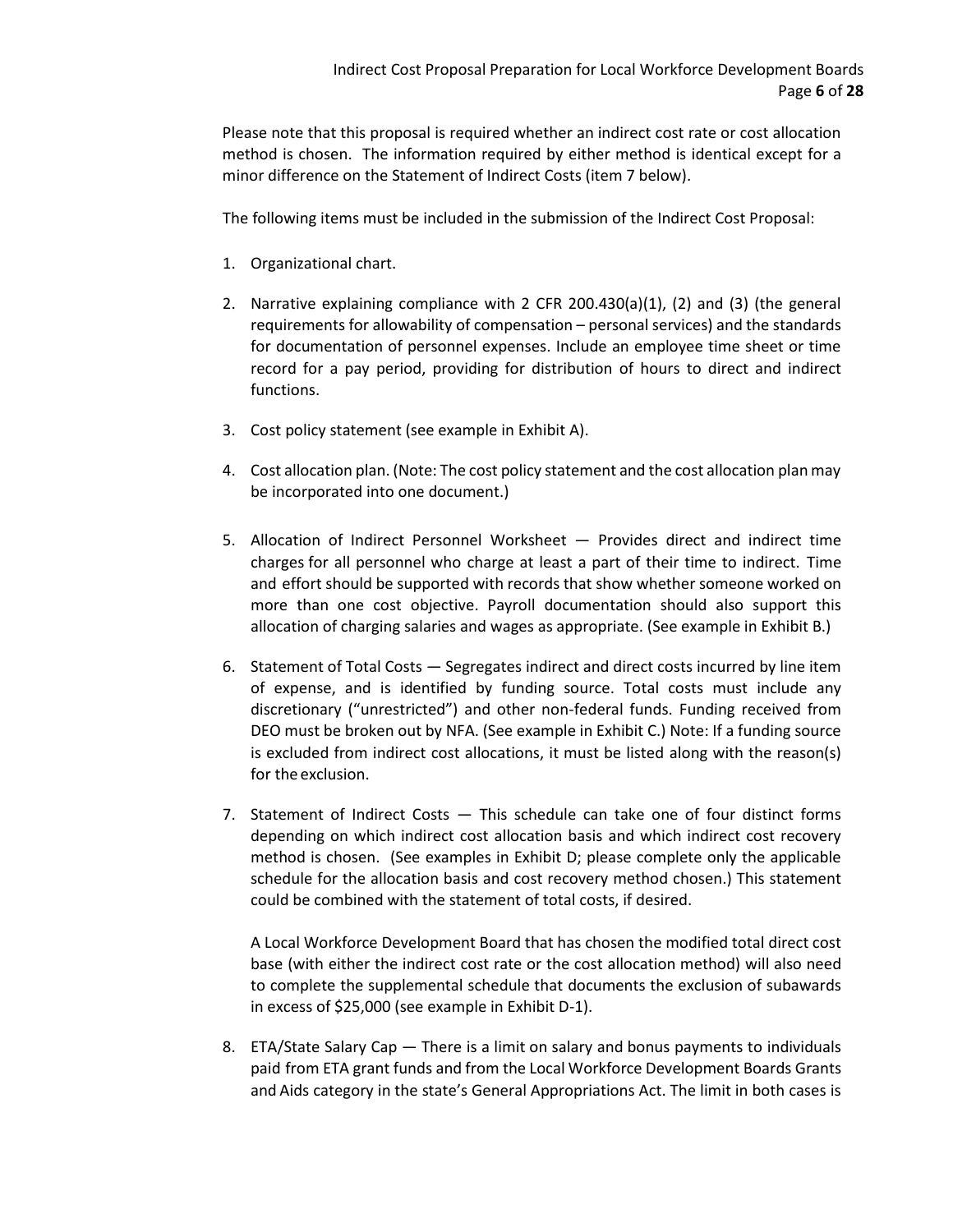tied to executive level II salaries in the federal government and applies to the rate at which the individual is paid as well as the total amount paid. The federal executive salary schedule is updated each January. Even though the indirect cost rate proposal is prepared on a fiscal year basis, the ETA/State salary cap schedule should be prepared on a calendar year basis using the limit currently in effect. (See example in Exhibit E.)

- 9. Financial statements The statement of total costs (item 6 above) must reconcile to the audited financial statements. The reconciliation schedule must be provided unless expenses/expenditures on the two schedules agree, in which case a reconciliation schedule is not necessary. DEO will obtain audited financial statements from the Federal Audit Clearinghouse; submission of the financial statements is not necessary. If a final negotiated indirect cost proposal is later found to have included costs that are unallowable, the federal share of the unallowable costs must be refunded. Adjustments to indirect cost rates or allocations resulting from a determination of unallowable costs being included in the proposal may result in the reissuance of the negotiated agreement. (See §200.411 and 2 CFR 2900.17.)
- 10. Listing of Non-DEO Grants and Contracts This schedule must include any non-DEO funded awards. The schedule should include grantor, subagency, funding source, award amount, period of performance, and the indirect cost (overhead) limitations (if any) applicable to each, such as ceiling rates (or amounts restricted by administrative or statutory regulations), and applicable to the period(s) of the proposal(s). (See example in Exhibit F.) This listing must be supported with copies of the first page of approved federal grants or contract notification awards. The schedule of expenditures of federal awards, if attached to the indirect cost proposal, may be referenced in lieu of preparing this listing, but any indirect cost (overhead) limits still need to be disclosed.
- 11. A Statement of Projected Indirect Costs (for indirect cost rates only) supporting a provisional indirect cost rate for the next fiscal year — Similar to the statement in item 7 above, but contains projected data for the next fiscal year taking into account anticipated changes to the workforce recipient's expenditures and funding structure. If no statement of projected indirect costs is submitted, then the final approved indirect cost rate or allocation will be approved as the provision indirect rate or allocation for the next fiscal year.

If a Board uses the cost allocation method, the cost allocation plan submitted as part of the final indirect cost proposal will be approved on a provisional basis for the new fiscal year. Any changes to the cost allocation plan during the year must receive prior written approval of the Bureau of Financial Management.

12. Certificate of Indirect Costs — This certification must be signed by the chief financial officer or higher-level official. (See example in Exhibit G.)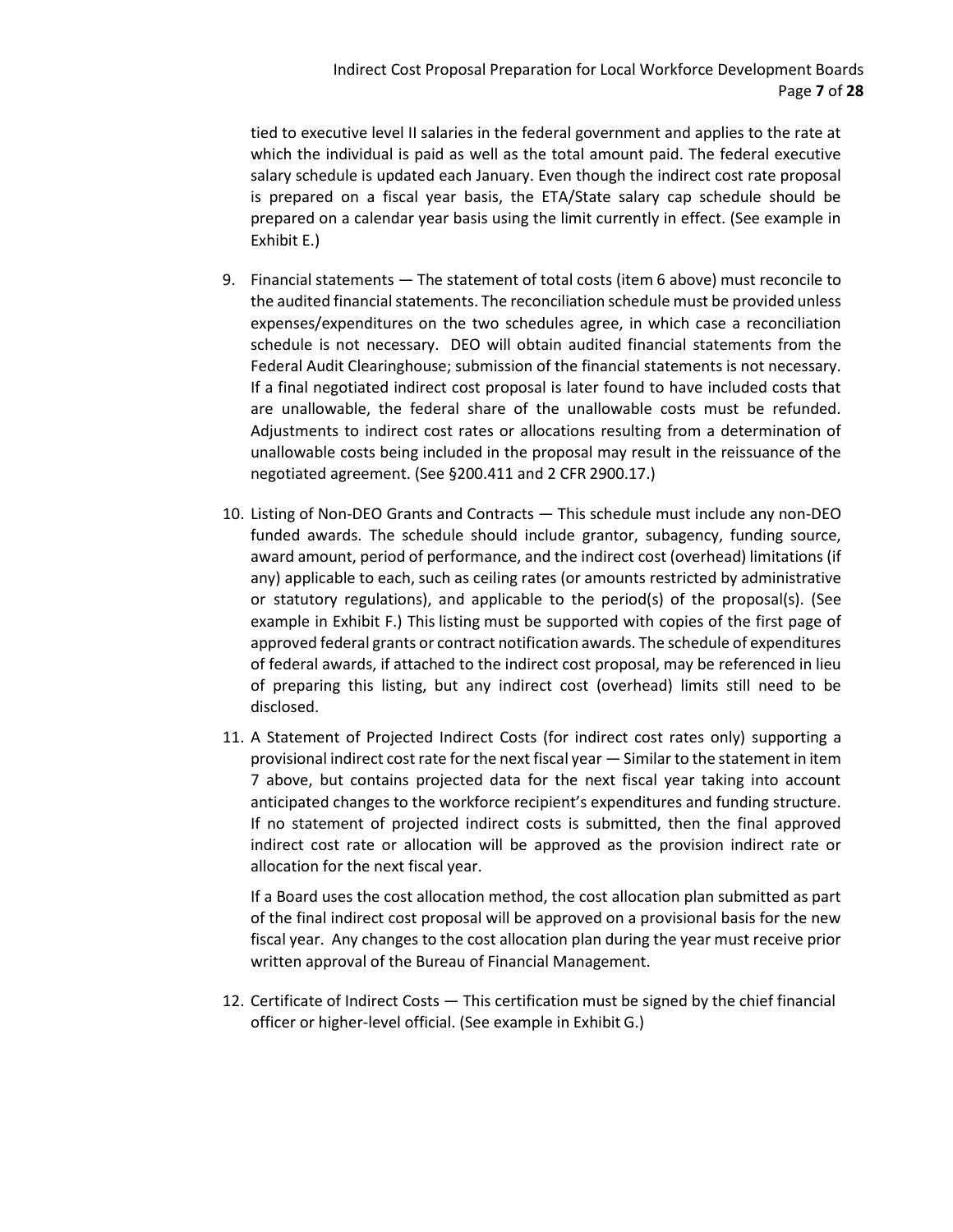## **F. APPROVAL OF INDIRECT COST PROPOSAL**

DEO Bureau of Financial Management will negotiate with a Local Workforce Development Board and approve the indirect cost rate or allocation, unless the Board is required to negotiate with the federal government or elects a de minimis rate (if eligible). Indirect costs can only be charged to an award based on an approved indirect cost rate or allocation. However, the approval of indirect costs by DEO is not intended to identify the circumstances or dictate the extent of federal participation in the financing of particular awards. The approval will be formalized by an agreement signed by DEO Chief Financial Officer (or designee) and the chief financial officer or higher-level official of the Local Workforce Development Board. Each agreement will include:

- The approved rate and information directly related to the use of the rate or approved allocations, for example, effective period and distribution base;
- General terms and conditions; and
- Special remarks, for example, composition of the indirect cost pool.

DEO will make every effort to reach an agreement on an acceptable indirect cost rate or allocation. If agreement still cannot be reached, DEO will make a unilateral determination of the rate or allocationand notify the Local Workforce Development Board. The Local Workforce Development Board may appeal the determination. CareerSource Florida is granted the authority to establish a dispute resolution process for all agreements entered into between DEO and the Local Workforce Development Boards (see §445.004(5)(f) Florida Statutes). DEO will adhere to this dispute resolution process.

## **G. RECOVERY AND FINAL RATE ADJUSTMENTS OF INDIRECT COSTS**

Recovery of indirect cost is subject to the submission of an indirect cost proposal, availability of funds, statutory and administrative restrictions, and the approval of DEO. Though the Uniform Guidance applies specifically to federal funds, the indirect cost proposal includes all operations of the organization. Accordingly, this policy should be applied to all awards and other funding sources received by the Board. It is intended that each funding source bear its share of indirect costs. Indirect costs are claimed by applying the approved indirect rate or allocation methodology to the applicable direct cost base (e.g., modified total direct cost orsalaries and wages) on a **year to date** basis. Direct costs in the base are determined after the cost allocation plan is applied to the intermediate cost pools to allocate costs to their final cost objectives, such as DEO awards or other funding sources. Indirect costs based on the indirect cost rate or allocation that do not contain programmatic expenditures are reported in the Local Administration cost category in SERA. Any program expenditures included in indirect costs are reported in the applicable program cost category. The process for reporting administration and program costs in SERA is not changed by the indirect cost methodology.

Local Workforce Development Boards **must** monitor indirect costs and indirect cost recoveries closely. Keep in mind that for those Local Workforce Development Boards that use the indirect cost rate, that rate is the Board's best projection to make the indirect cost recovery equal the indirect cost incurred on a fiscal year basis. Depending on the timing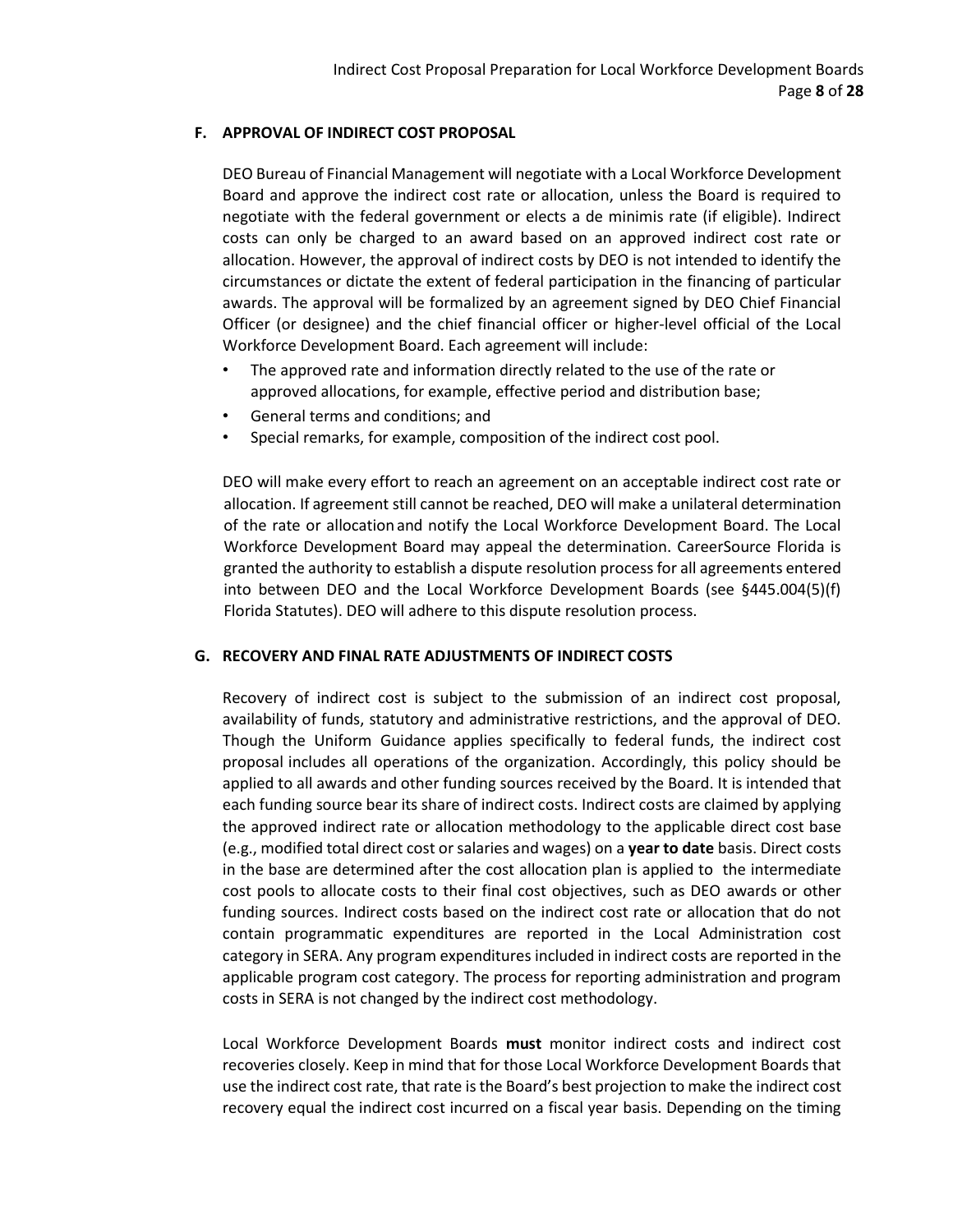of both indirect costs incurred and direct base costs incurred, there will be over-recoveries in some months and under-recoveries in others. If the indirect cost recovery is not enough in a given year-to-date period to fund the indirect costs, a non-federal funding source will be needed to meet short-term cash flow shortfalls. It is important to note that indirect costs (whether administrative or programmatic) cannot be drawn based on cash needs, but only based on the approved indirect rate or allocation applied to the applicable direct cost base. Any amounts drawn above those authorized by the indirect rate or allocation methodology are unallowable and can result in additional specific conditions as authorized by §200.208, which may include requiring payments as reimbursements rather than advances; additional financial reporting; and/or additional monitoring.

When the provisional with final rate methodology is used, there will be final rate adjustments, either up or down, that are required. The amounts of these adjustments will not be known usually until a couple of months into the next fiscal year. The final rate adjustments are made in the same Notice of Funds Availability (NFA) that incurred the direct base costs. If the NFA is closed before the final rate adjustment is known, please contact DEO Bureau of Financial Management for guidance, which could include making funding decisions or reopening the NFA. Note: A large adjustment between the provisional rate and the final rate may indicate a higher-risk subrecipient.

## **Example of Indirect Cost Recovery:**

After the cost allocation plan is run for the period, typically a month, the intermediate cost pools are cleared resulting in all costs charged directly to a funding source or to indirect. A portion of these direct costs will make up the indirect cost base depending on whether salaries and benefits or modified total direct costs is chosen. The tables below represent hypothetical year to date financial information for a month ended after the cost allocation plan is run. Total indirect costs and base costs (salaries and benefits in this example) from the ledger have been selected.

|                             |                                                                                                                                                                                    |         |        |        |        |        |        | <b>West Coast Subrecipient</b>    |                                                         |        |        |        |        |        |         |
|-----------------------------|------------------------------------------------------------------------------------------------------------------------------------------------------------------------------------|---------|--------|--------|--------|--------|--------|-----------------------------------|---------------------------------------------------------|--------|--------|--------|--------|--------|---------|
|                             |                                                                                                                                                                                    |         |        |        |        |        |        |                                   | Sample -- Application of Rate to Recover Indirect Costs |        |        |        |        |        |         |
|                             |                                                                                                                                                                                    |         |        |        |        |        |        | <b>Salaries and Benefits Base</b> |                                                         |        |        |        |        |        |         |
|                             | Adult<br><b>WTP</b><br>Indirect<br><b>WP</b><br><b>LVER</b><br><b>REA</b><br><b>MILSPS</b><br><b>DW</b><br>Youth<br><b>DVOP</b><br>Rural<br>JDNEG<br>Totals<br><b>SNAP E&amp;T</b> |         |        |        |        |        |        |                                   |                                                         |        |        |        |        |        |         |
| Monthly indirect costs      | 57.694                                                                                                                                                                             |         |        |        |        |        |        |                                   |                                                         |        |        |        |        |        | 57,694  |
| Base expenses:              |                                                                                                                                                                                    |         |        |        |        |        |        |                                   |                                                         |        |        |        |        |        |         |
| Salaries and benefits       |                                                                                                                                                                                    |         | 34.963 | 17,253 | 17.490 | 8.678  | 22.734 | 17.162                            | 8,542                                                   | 8,603  | 3.255  | 8.722  | 17.448 | 8,435  | 173.285 |
| Indirect cost rate (29.95%) |                                                                                                                                                                                    |         | 0.2995 | 0.2995 | 0.2995 | 0.2995 | 0.2995 | 0.2995                            | 0.2995                                                  | 0.2995 | 0.2995 | 0.2995 | 0.2995 | 0.2995 |         |
| Indirect cost recovery      |                                                                                                                                                                                    |         | 10.473 | 5.168  | 5.239  | 2,599  | 6,810  | 5,141                             | 2,559                                                   | 2,577  | 975    | 2,613  | 5,226  | 2,527  | 51,906  |
|                             |                                                                                                                                                                                    |         |        |        |        |        |        |                                   |                                                         |        |        |        |        |        |         |
| Over/(Under) Recovery       |                                                                                                                                                                                    | (5.788) |        |        |        |        |        |                                   |                                                         |        |        |        |        |        |         |

Assuming the use of an indirect cost rate with a rate of 29.95%, the indirect cost recovery would look like this:

Note that in this particular month, indirect recovery is less than indirect costs. In other months, recovery could be higher than costs. But on an annual basis, the recovery should (nearly) equal costs. If the Local Workforce Development Board finds that the indirect cost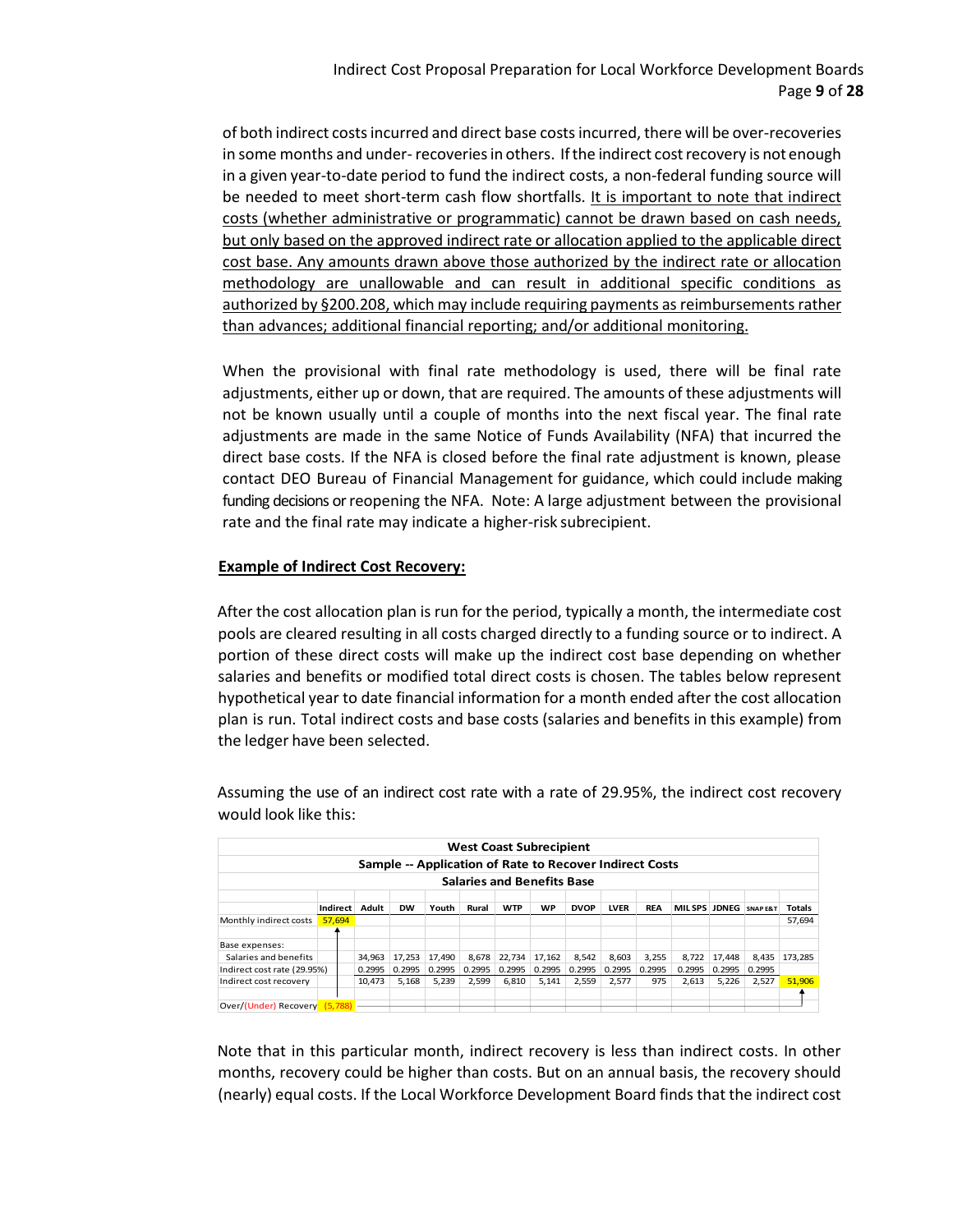rate results in consistently over-recovering or under-recovering indirect costs, it might need to submit a revised indirect cost rate proposal to amend the rate.

After year end, the Local Workforce Development Board will perform a "true-up." Any difference between actual and recovered indirect costs will be used to adjust the provisional rate to the final rate for the fiscal year just ended.

Assuming use of the cost allocation method, the indirect cost recovery would look like this:

|                        |                 |        |           |              |       |            | <b>West Coast Subrecipient</b>    |             |             |            |                                                                                |        |          |         |
|------------------------|-----------------|--------|-----------|--------------|-------|------------|-----------------------------------|-------------|-------------|------------|--------------------------------------------------------------------------------|--------|----------|---------|
|                        |                 |        |           |              |       |            |                                   |             |             |            | Sample -- Application of Cost Allocation Methodology to Recover Indirect Costs |        |          |         |
|                        |                 |        |           |              |       |            | <b>Salaries and Benefits Base</b> |             |             |            |                                                                                |        |          |         |
|                        |                 |        |           |              |       |            |                                   |             |             |            |                                                                                |        |          |         |
|                        | <b>Indirect</b> | Adult  | <b>DW</b> | Youth        | Rural | <b>WTP</b> | <b>WP</b>                         | <b>DVOP</b> | <b>LVER</b> | <b>REA</b> | MIL SPS JDNEG                                                                  |        | SNAP E&T | Totals  |
| Monthly indirect costs | 57.694          |        |           |              |       |            |                                   |             |             |            |                                                                                |        |          | 57.694  |
|                        |                 |        |           |              |       |            |                                   |             |             |            |                                                                                |        |          |         |
| Base expenses:         |                 |        |           |              |       |            |                                   |             |             |            |                                                                                |        |          |         |
| Salaries and benefits  |                 | 34.963 | 17,253    | 17,490       | 8,678 | 22,734     | 17,162                            | 8,542       | 8,603       | 3,255      | 8,722                                                                          | 17,448 | 8,435    | 173.285 |
| Allocation percentage  |                 | 20.18% |           | 9.96% 10.09% | 5.01% | 13.12%     | 9.90%                             | 4.93%       | 4.96%       | 1.88%      | 5.03%                                                                          | 10.07% | 4.87%    |         |
|                        |                 |        |           |              |       |            |                                   |             |             |            |                                                                                |        |          |         |
| Indirect cost recovery |                 | 11,642 | 5,744     | 5,823        | 2,889 | 7,569      | 5,714                             | 2,844       | 2,864       | 1,084      | 2,904                                                                          | 5,809  | 2,808    | 57,694  |
|                        |                 |        |           |              |       |            |                                   |             |             |            |                                                                                |        |          |         |
| Over/(Under) Recovery  | o               |        |           |              |       |            |                                   |             |             |            |                                                                                |        |          |         |

In this example, the Adult program is allocated 20.18% of indirect costs since \$34,963 is 20.18% of the total salary and benefit base of \$173,285. If this method is applied on a year to date basis then there will be no separate year end true-up required because each month would be a year to date true-up.

## **V. DEFINITIONS**

Allocation: The process of assigning a cost, or a group of costs, to one or more cost objective(s), in reasonable proportion to the benefit provided or other equitable relationship. The process may entail assigning a cost(s) directly to a final cost objective or through one or more intermediate cost objectives (§200.1).

Cost allocation method: An alternative that a subrecipient may elect to account for indirect costs through the use of a cost allocation plan implemented in accordance with §200.405(d).

Cost allocation plan: As used in the context of this procedure, the document that describes how allocable costs are allocated to each final cost objective (see §200.405(d)). [Not to be confused with the Uniform Guidance's definition of a cost allocation plan, which includes only a central service cost allocation plan and a public assistance cost allocation plan, neither of which is applicable to an LWDB.]

Cost objective: A program, function, activity, award, organizational subdivision, contract, or work unit for which cost data are desired and for which provision is made to accumulate and measure the cost of processes, projects, etc. A cost objective may be a major function of the Local Workforce Development Board, a particular service or project, a federal award, or an indirect cost activity (§200.1).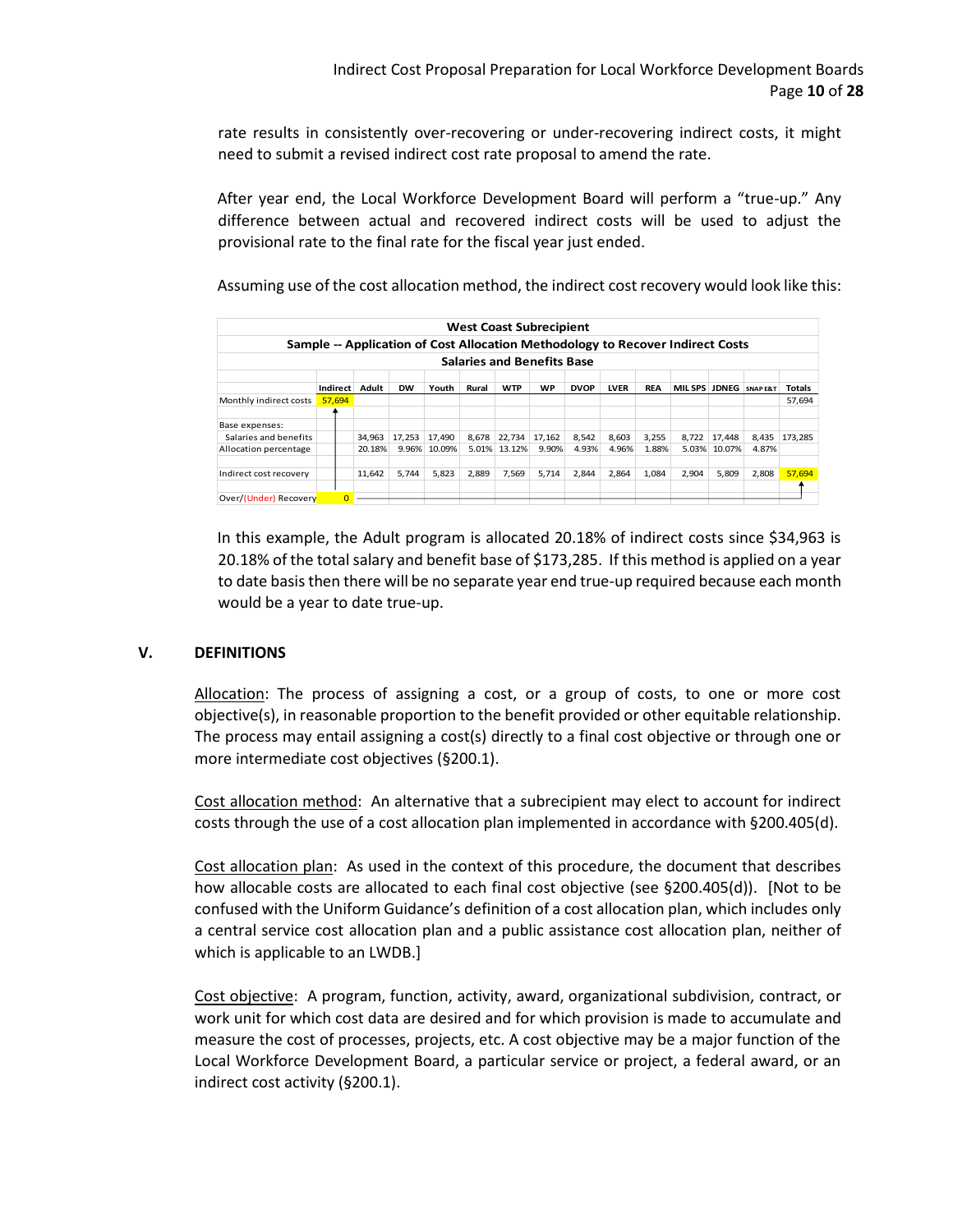Direct Cost: Direct costs can be identified specifically with a federal award (or other funded activity), or can be assigned to such activities relatively easily with a high degree of accuracy (§200.413(a)). Generally, program costs are direct costs.

Indirect costs: Those costs incurred for a common or joint purpose benefitting more than one cost objective and not readily assignable to the cost objectives specifically benefitted without effort disproportionate to the results achieved (§200.1). These typically include general expenses such as the salaries and expenses of executive officers, personnel administration and accounting (see §200.414(a) and (b)).

Indirect cost rate: A device for ensuring that indirect costs are applied *uniformly* throughout the year to all federal programs regardless of the timing that both indirect costs and base costs were incurred.

Indirect cost rate proposal: The documentation prepared by a Local Workforce Development Board to substantiate its request for an indirect cost rate (§200.1).

Modified total direct costs (MTDC): All direct salaries and wages, applicable fringe benefits, materials and supplies, services (including contractual services), travel, and up to the first \$25,000 of each subaward. MTDC excludes equipment, capital expenditures, rental/lease costs (of both equipment and real property), participant support costs and the portion of each subaward in excess of \$25,000 (§200.1).

Shared costs: Costs that benefit multiple federal awards or other cost objectives. Shared costs are initially charged to an interim cost pool and subsequently allocated to final cost objectives.

## **VI. ATTACHMENTS**

EXHIBIT A — Sample Cost Policy Statement for Indirect Cost Rate Proposal

EXHIBIT B — Allocation of indirect personnel worksheet

EXHIBIT C — Statement of total costs

EXHIBIT D — Distribution of indirect costs

EXHIBIT D1 – Supplemental Schedule of MTDC Allocation Basis

EXHIBIT E — ETA/State Salary Cap Worksheet

EXHIBIT F — Listing of Non-DEO Grants and Contracts

EXHIBIT G — Certificate of Indirect Costs

## **VII.** APPENDIX I — ETA/STATE SALARY CAP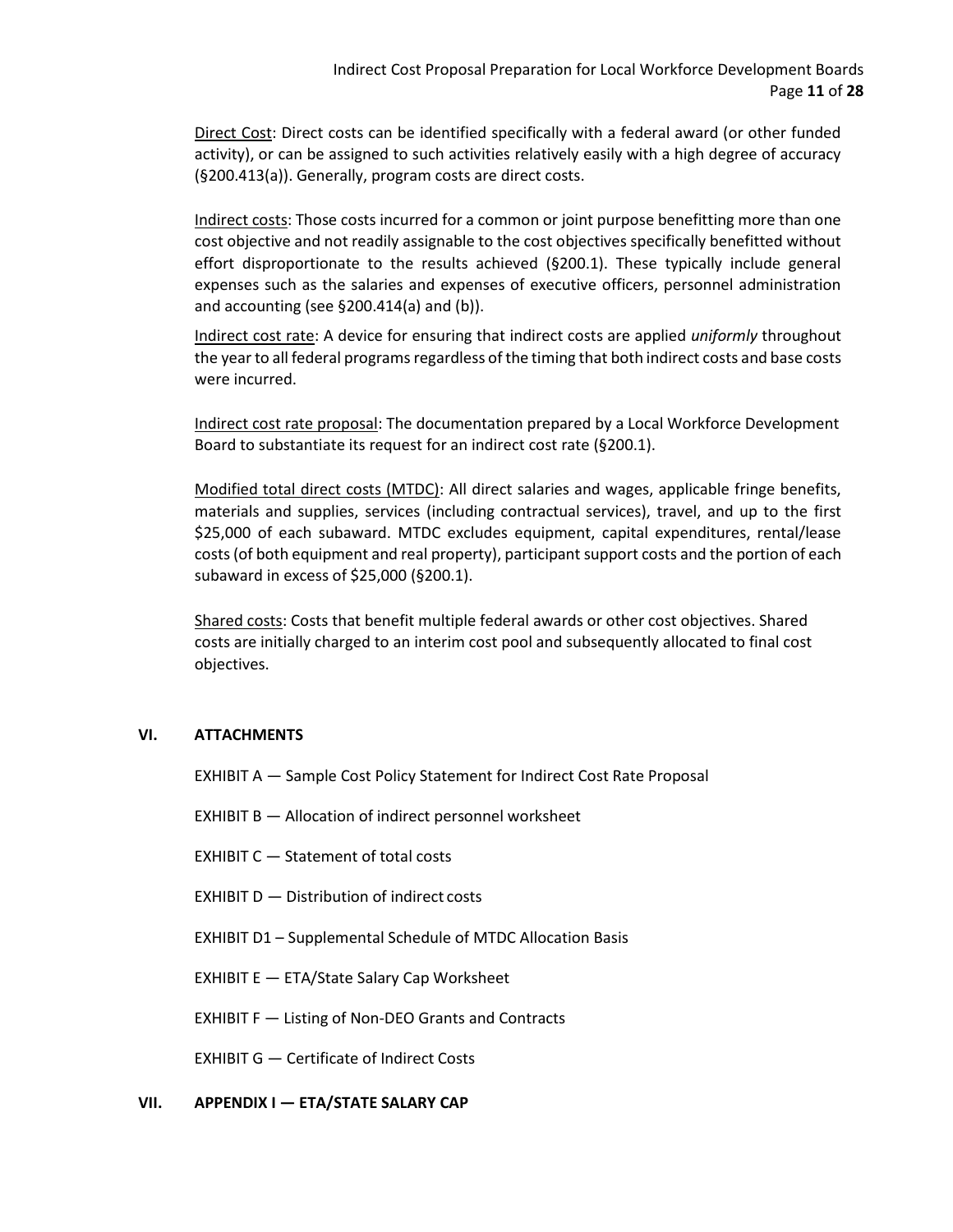# **EXHIBIT A — Sample Cost Policy Statement for Indirect Cost Rate Proposal**

(While Parts I and II may be used as a template, please tailor Part III as needed for the accounting structure at your organization.)

# **WEST COAST LOCAL WORKFORCE DEVELOPMENT BOARD (LWDB #102) COST POLICY STATEMENT**

## **I. General Accounting Policies**

- **A.** Basis of Accounting Accrual basis
- **B.** Fiscal Period July 1 through June 30
- **C.** Allocation Basis for Individual Cost Elements Direct allocation basis
- **D.** Indirect Cost Rate Allocation Base (Direct salaries & benefits or modified total direct cost)
- **E.** Cost Recovery Methodology (Indirect cost rate or cost allocation method)
- **F.** West Coast LWDB maintains adequate internal controls to ensure that no cost is charged both directly and indirectly to federal contracts or grants.
- **G.** (Describe any other accounting policies utilized.)

## **II. General Cost Practices**

- **A.** Accounting System (Briefly describe the accounting system and how it is used to track federal awards.)
- **B.** Direct Costs Costs that can be identified specifically with a particular program, award or final cost objective are treated as direct costs of that program, award or final cost objective. Typical direct costs include the salaries and benefits of employees for time devoted and identified specifically to a direct cost activity. Direct costs also include the cost of materials, supplies and travel incurred specifically for the benefit of a direct activity. West Coast LWDB captures these direct costs using the (indicate the accounting system data element).

Directly Allocated Costs – Directly allocated costs are those costs that benefit more than one program, award, or activity and can be proportionately assigned to each such program, award or activity based on methodologies that reflect the relative benefits received without effort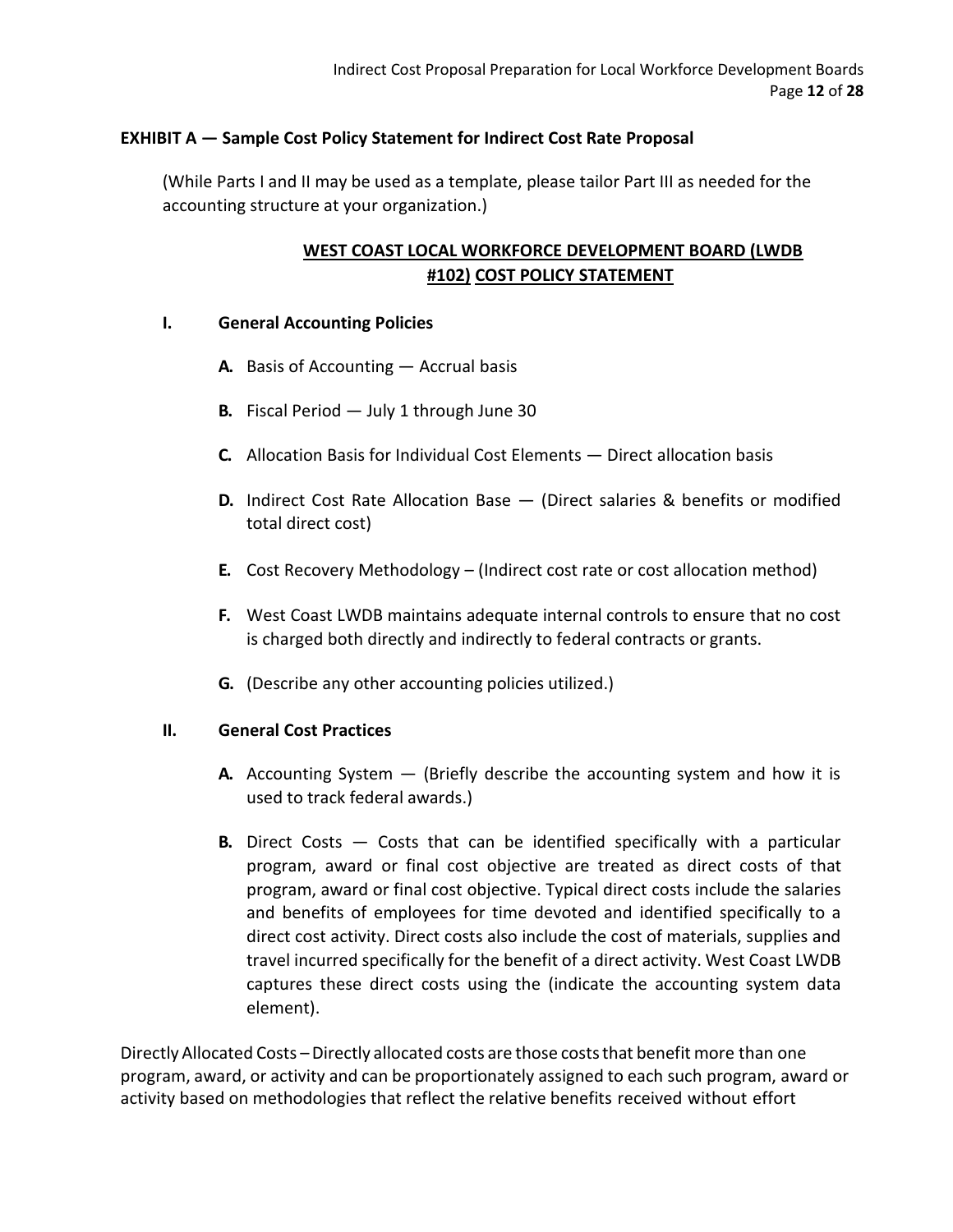disproportionate to the results achieved.

These methodologies are calculated on data from sources outside of the system for recording time and effort to work activities. These costs may be allocated based on client information obtained from West Coast LWDB's various reporting systems, or by other applicable statistics.

Generally, these costs are initially captured in an interim cost center from which they are subsequently distributed to final direct and/or indirect cost centers.

**C.** Indirect Costs – Costs incurred for common or joint purposes that benefit more than one cost objective and cannot be readily identified with a particular program or final cost objective without effort disproportionate to the results achieved are treated as indirect costs. West Coast LWDB uses the (indicate the accounting system data element) to identify indirect expenditures.

# **III. Description of Cost Allocation Methodology**

# **A. Salaries and Wages**

- 1. Direct Costs (General statement describing the criteria in which employees direct charge their time, such as "The majority of the employees direct charge their salary costs since their work is specifically identifiable to specific grants, contracts, or other activities of the organization. The charges are supported by auditable labor distribution reports which reflect the actual activities of employees".)
- 2. Indirect Costs The following staff charge 100% of their salary costs indirectly:

(List appropriate positions)

The distinction between direct and indirect is primarily based on functions performed. For example, when the positions shown are performing functions that are necessary and beneficial to all programs they are indirect. When functions are specific to one or more programs they are direct because they do not benefit all programs.

Auditable labor distribution records which reflect the actual activities of employees are maintained to support the mix of direct/indirect charges. (Indicate the approval level of the labor distribution reports.)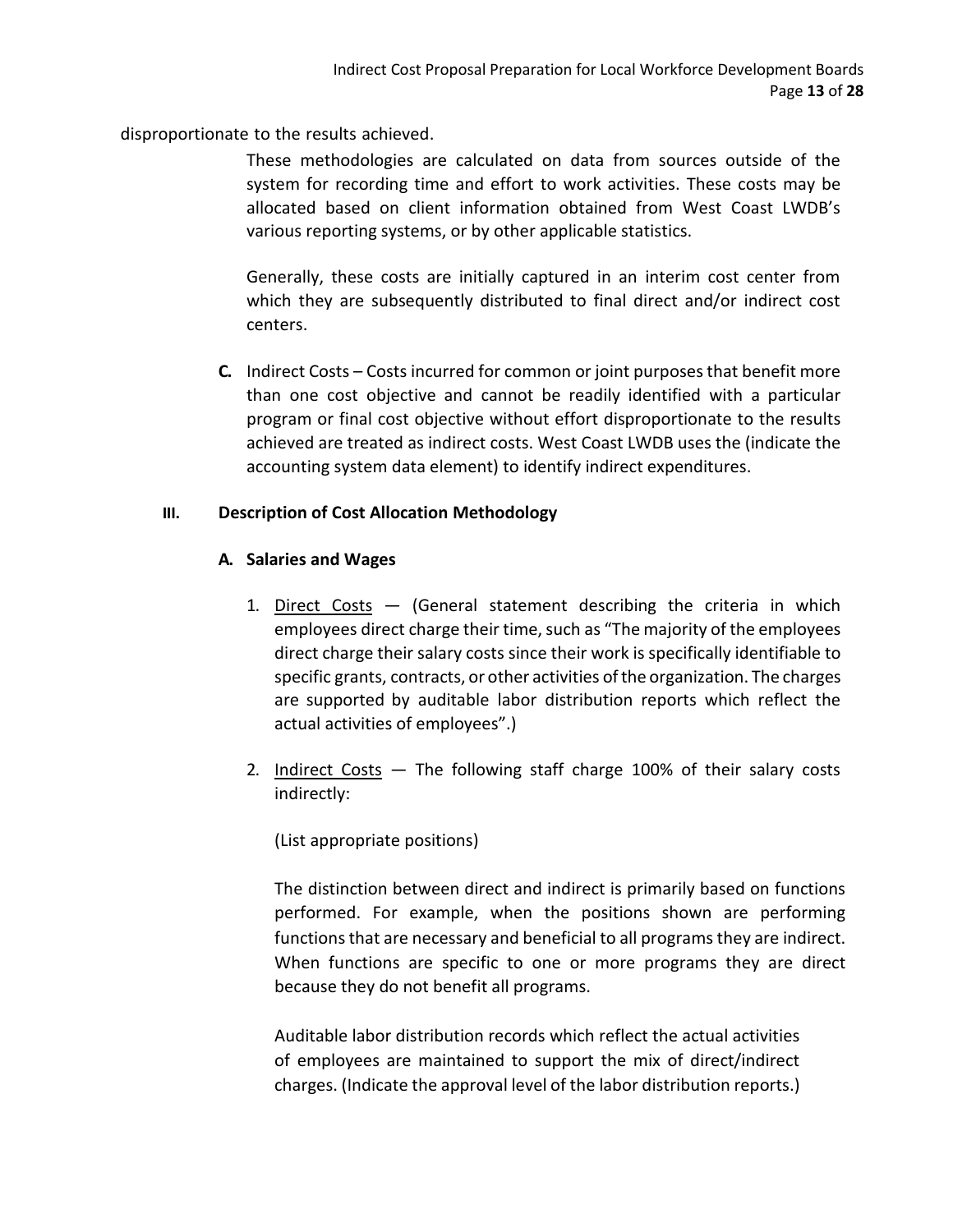3. (Describe how leave time [vacation, sick, holiday, etc.] is treated, included terminal leave payments. Include information on whether vacation time is accrued and charged to programs when earned or charged when taken; whether allocated the same as the related salary cost or some other methodology; and whether treated as a fringe benefit or same as normal salary charges.)

# **B. Fringe Benefits**

(Describe all fringe benefits and whether a fringe benefit is tracked by the agency's accounting system or whether a fringe benefit rate needs to be established).

(List each major object of expenditure and describe how treated. A Local Workforce Development Board should include those items of expense that are charged either directly or indirectly to federal grants. Some examples follow.)

# **C. Travel**

Travel costs may be charged as either direct or indirect costs depending on the purpose of the trip.

# **D. Board Expenses**

Board expenses charged on an indirect basis are for travel to/from board meetings (limited to expenses allowed under Florida Statutes). Other board expenses are absorbed by West Coast LWDB and are not charged either directly or indirectly to federal grants.

# **E. Supplies and Materials**

To the maximum extent possible, office supplies and materials are direct charged to the grant which uses the supplies or materials. Supplies and materials used by staff who are engaged in indirect activities will be charged to indirect costs.

## **F. Occupancy Expenses**

Rent — West Coast LWDB occupies space it leases from Lessor Corporation. The lease provides for equal monthly payments during the term of the lease.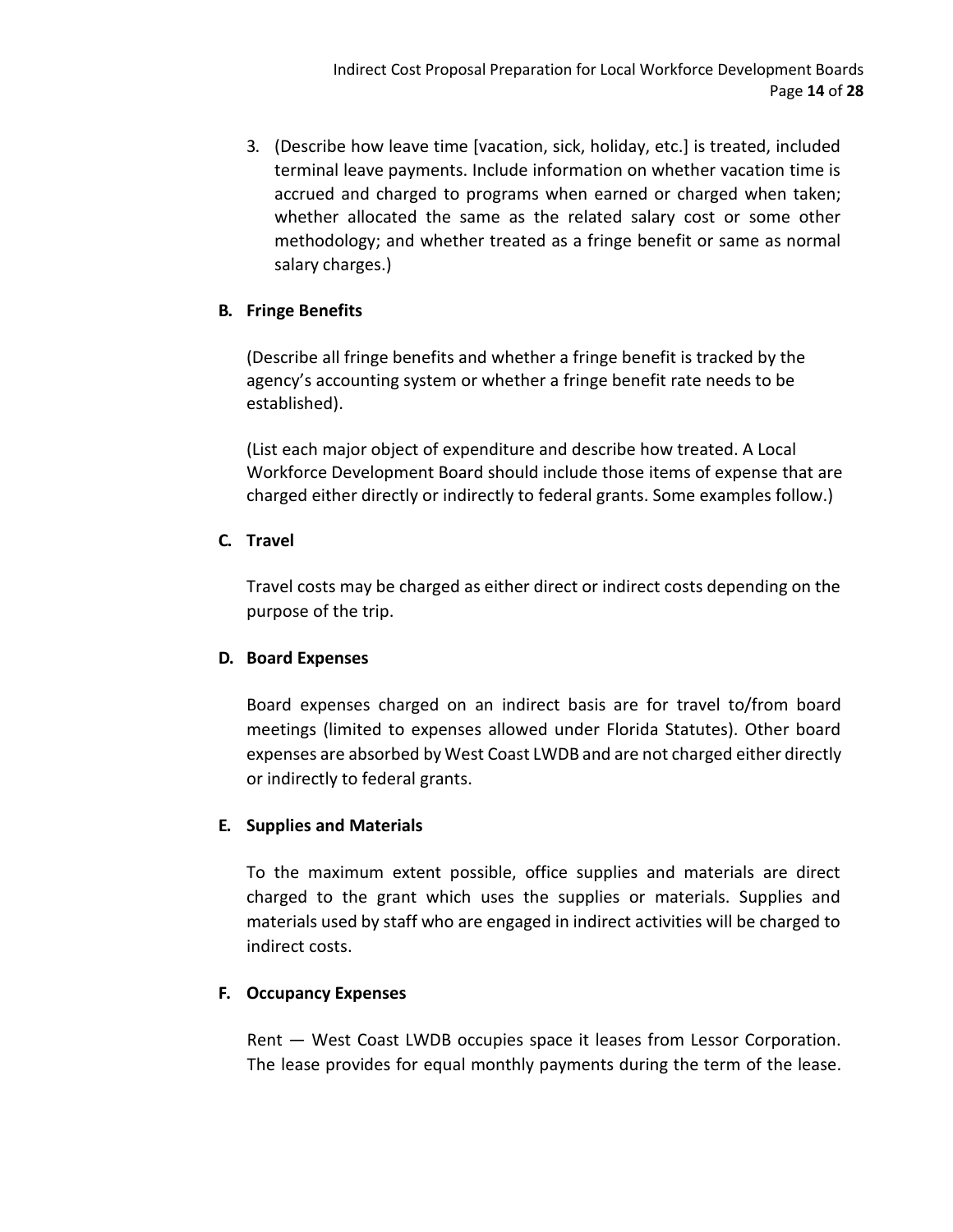Monthly lease costs are allocated, based on (square footage or other methodology), directly and indirectly as follows:

- 1. Direct Costs The cost of space occupied by staff whose salaries are directly charged is charged directly.
- 2. Indirect Costs The cost of space occupied by staff whose salaries are indirectly charged is charged indirectly.

The cost of space required for common areas (hallways, restrooms, and conference room) will be charged proportionately to the occupied space.

# **G. Utilities**

West Coast LWDB's lease includes the cost of all utilities except electricity. The cost of electricity is charged directly and indirectly in the same ratio as its space costs are charged.

# **H. Communications**

Each telephone instrument is identified to either an indirect or a direct activity. For example, West Coast LWDB has 50 telephone instruments assigned to it. Forty- five (45) instruments are assigned to the workforce-funded programs. Therefore, 45/50ths of the monthly telephone charges are direct charged to the several workforce grants. The remaining five (5) of the instruments are assigned to indirect staff. Therefore, 5/50ths of the monthly charges are chargedindirectly.

## **I. Photocopying and Printing**

West Coast LWDB maintains a photocopy activity log. From this log, each program is charged based on the specific volume of copies made for each program.

Administrative personnel will record copies made to the benefiting program to the maximum extent practical. In situations where the photocopies being made by administrative personnel cannot be identified to a specific program and the matter being copied relates to the activities of West Coast LWDB in general, the cost of such copies will be charged to indirect costs.

Printing expenses are charged to the benefiting activity.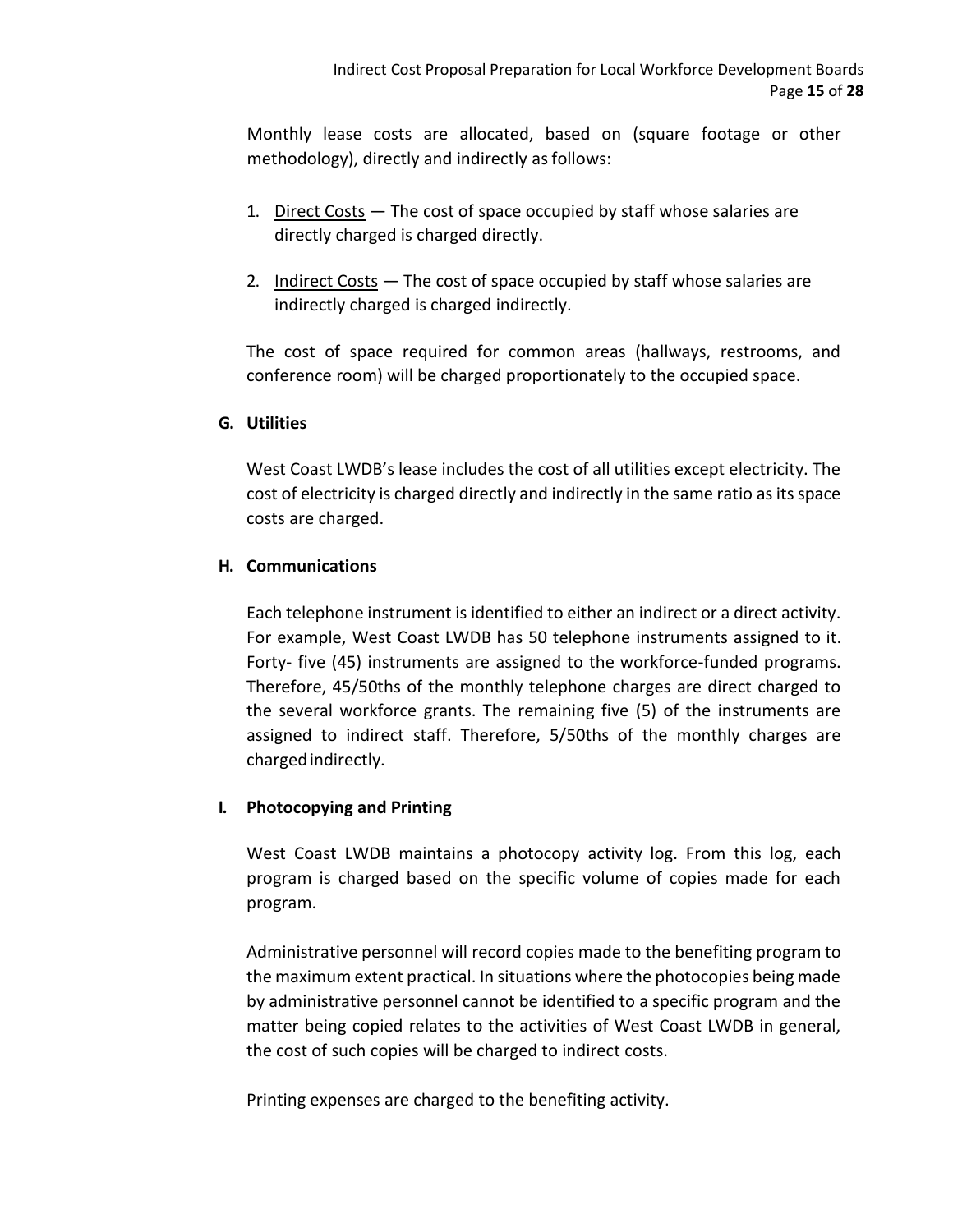# **J. Outside Services**

West Coast LWDB incurs outside services costs for its annual audit, legal fees, and for staff development specialists.

- 1. The cost of the annual audit is charged indirectly.
- 2. In general, legal fees are charged directly to the benefiting program or activity.
- 3. Legal fees that are not identifiable to specific direct programs are charged indirectly.

# **K. Capital Items**

Capital expenditures are charged directly to programs only in cases where a grant specifically authorizes such charges or prior approval is received from DEO. No capital item is charged indirectly. (Equipment and other capital expenditures are unallowable as indirect costs.) The cost of capital items purchased with non- federal funds are recovered through depreciation charges. West Coast LWDB's capitalization threshold is \$5,000.

# **L. Depreciation**

The cost of capital items purchased with non-federal funds which are used in a manner which benefits federal programs is recovered through depreciation charges.

The cost of capital items purchased with direct federal funds cannot be depreciated for indirect cost recovery purposes.

West Coast LWDB recovers the cost of capital items using straight line depreciation methods in accordance with generally accepted accounting principles. Depreciation is charged (list direct and indirect criteria).

# **M. Unallowable Costs**

West Coast LWDB recognizes that unallowable costs, as defined in 2 CFR Part 200, Subpart E, cannot be charged to federal awards and has internal controls in place to ensure adherence. Examples of unallowable costs are:

- 1. Advertising and public relations,
- 2. Entertainment/alcoholic beverages,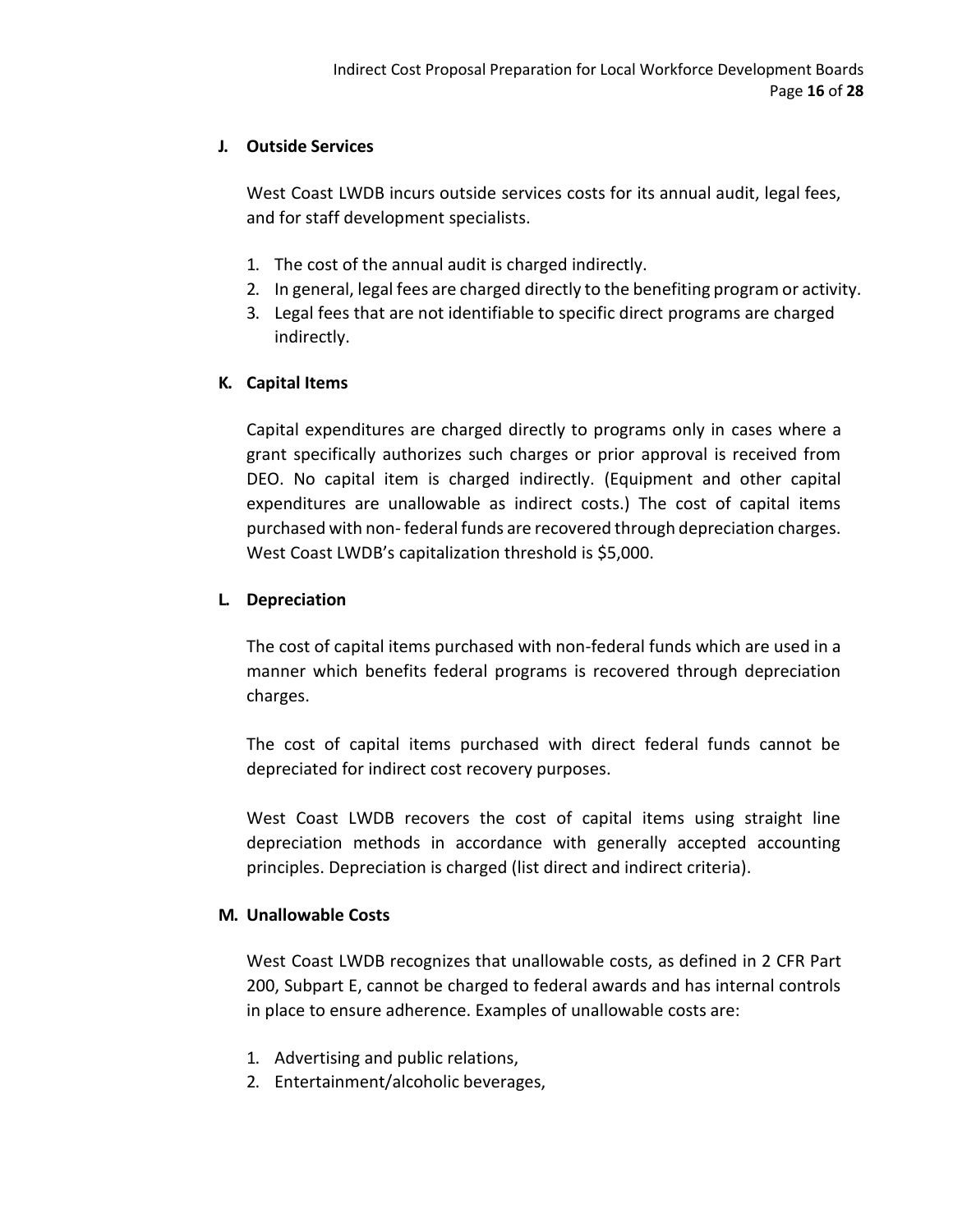- 3. Capital expenditures,
- 4. Defense claims by or against the Federal or State Government, and
- 5. Lobbying and fund raising.

Signature Date Date

Title

West Coast LWDB 1111 Main Street City, USA 12345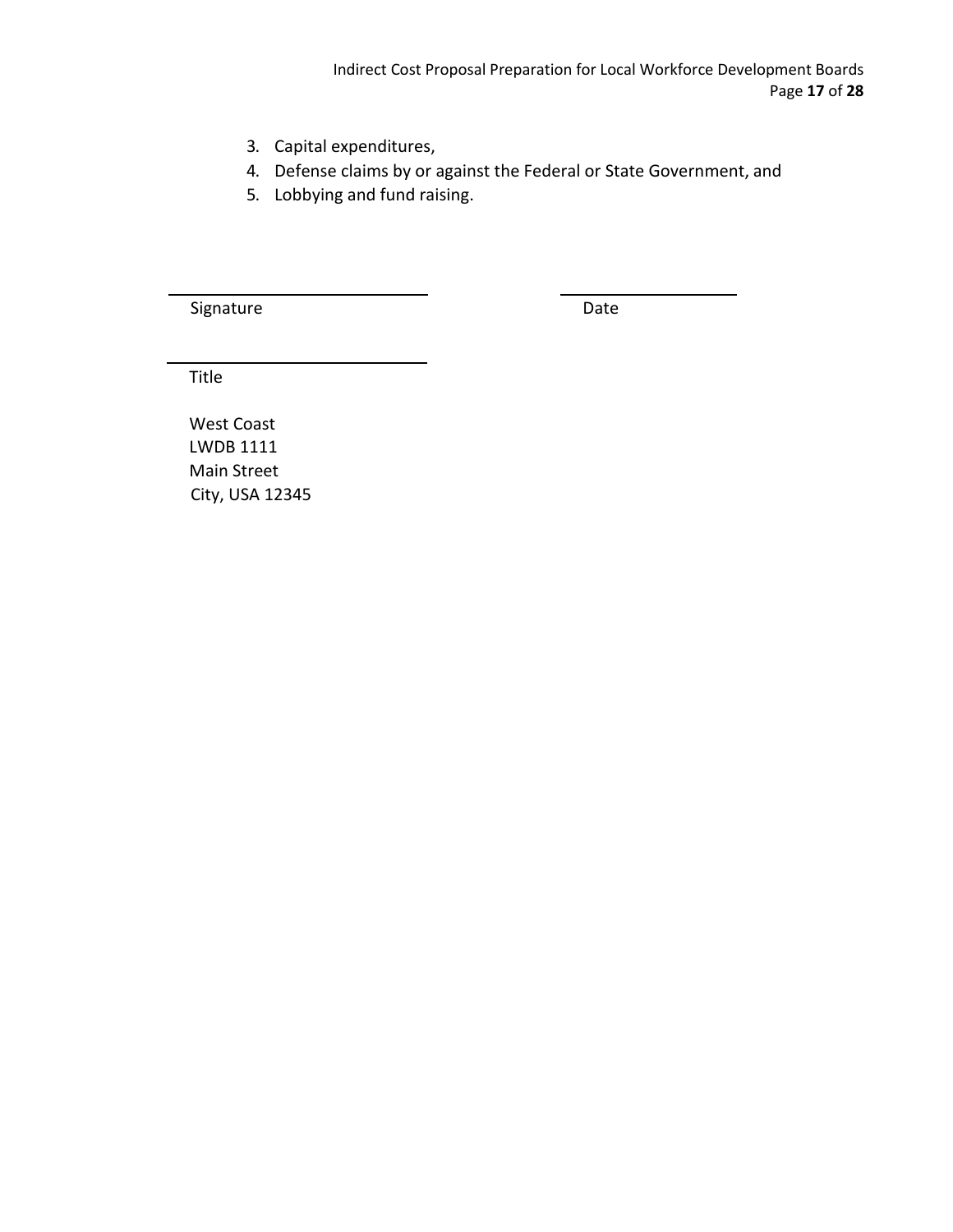#### **EXHIBIT B: Allocation of Indirect Personnel Worksheet**

## **West Coast Subrecipient Sample -- Allocation of Indirect Personnel Worksheet Fill in: Final or Provisional and Organization's Fiscal Year**

|                                    |          |          |        |             |            |                 |             | <b>DEO Direct Funding</b> |             |          |         |                   |         | <b>Other Direct Funding</b>     |             |
|------------------------------------|----------|----------|--------|-------------|------------|-----------------|-------------|---------------------------|-------------|----------|---------|-------------------|---------|---------------------------------|-------------|
|                                    | Annual   |          |        |             |            |                 |             | Reemp.                    |             |          | Trade   | <b>WIOA</b>       |         |                                 |             |
|                                    | Salary & | Indirect | Direct |             |            | Welfare Wagner- | <b>SNAP</b> | and Elig.                 | <b>NDWG</b> |          | Adj.    | Performance       | Private |                                 | (List each  |
| <b>Position</b>                    | Benefits | Costs    | Costs  | <b>WIOA</b> | Transition | Peyser          | E&T         | Assessm.                  | Opiod       | Veterans | Assist. | <b>Incentives</b> |         | <b>Foundation Discretionary</b> | separately) |
| <b>Executive Director</b>          | 120,800  | 120,800  | 0      |             |            |                 |             |                           |             |          |         |                   |         |                                 |             |
| Administrative Assistant           | 52,300   | 52,300   | 0      |             |            |                 |             |                           |             |          |         |                   |         |                                 |             |
| <b>Chief Operating Officer</b>     | 101,500  | 101,500  | 0      |             |            |                 |             |                           |             |          |         |                   |         |                                 |             |
| Finance Director                   | 87,300   | 87,300   | 0      |             |            |                 |             |                           |             |          |         |                   |         |                                 |             |
| Finance Assistant                  | 57,800   | 57,800   | 0      |             |            |                 |             |                           |             |          |         |                   |         |                                 |             |
| Human Resources Director           | 73,200   | 73,200   | 0      |             |            |                 |             |                           |             |          |         |                   |         |                                 |             |
| <b>IT Manager</b>                  | 52,600   | 52,600   |        |             |            |                 |             |                           |             |          |         |                   |         |                                 |             |
| <b>IT Assistant</b>                | 35,400   | 35,400   | 0      |             |            |                 |             |                           |             |          |         |                   |         |                                 |             |
| <b>Property Manager</b>            | 42,300   | 42,300   | 0      |             |            |                 |             |                           |             |          |         |                   |         |                                 |             |
| <b>Total Salaries and Benefits</b> | 623,200  | 623,200  | 0      | 0           | 0          | $\mathbf{o}$    | n           | O.                        | n           | n        | 0       | 0                 |         |                                 | 0           |

Notes:

1. List each position for which at least a portion of salary and benefits is charged to indirect.

2. Salaries and benefits should be together unless the organization wants a separate fringe benefits rate.

3. Total funding sources should add up to direct costs.

4. Use only the columns needed, but include all funding sources. Columns listed here are for illustrative purposes only.

5. The DEO funding column may be broken out by program, if desired. (May help in applying the indirect rate to the individual funding sources.)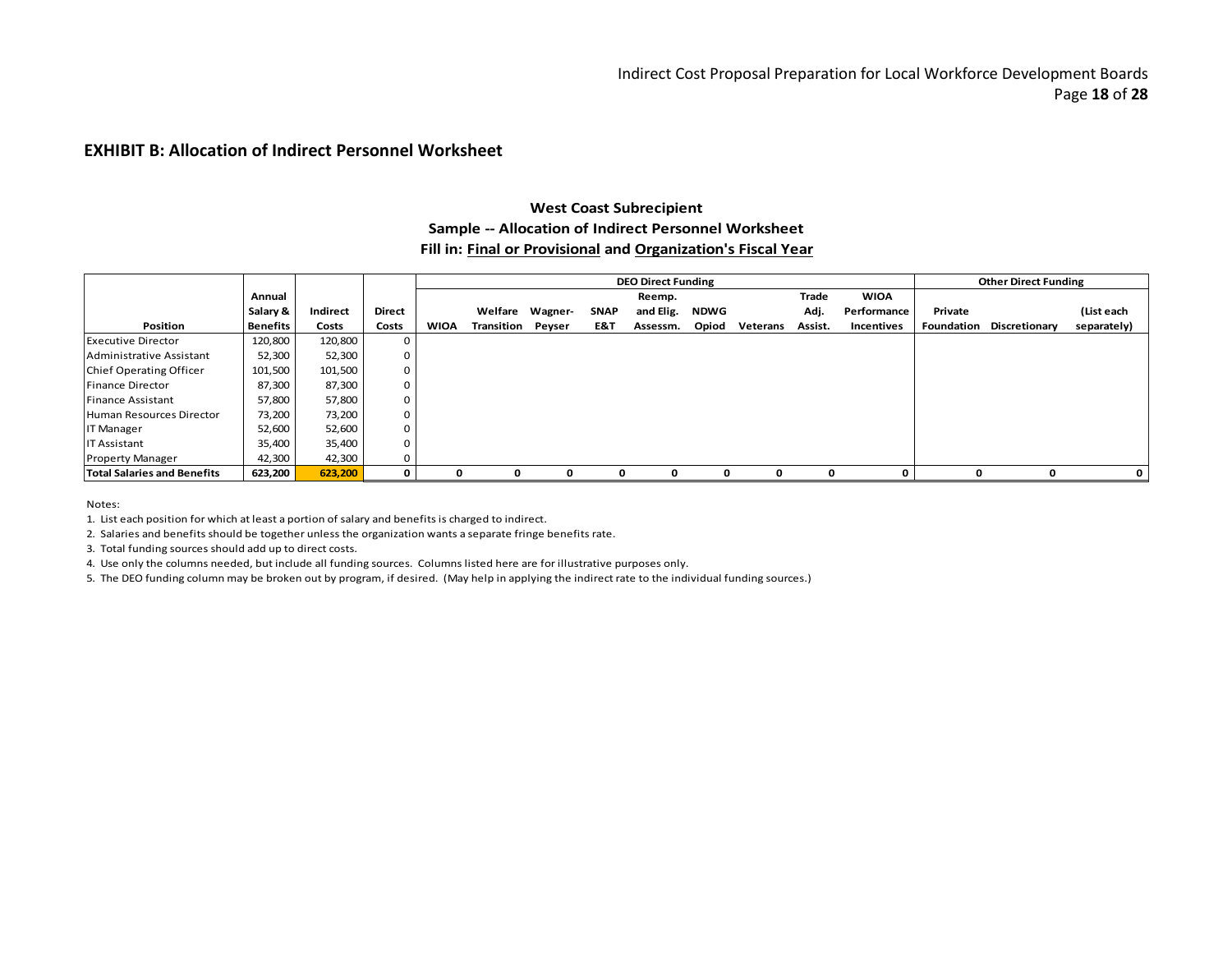## **EXHIBIT C: Statement of Total Costs**

## **West Coast Subrecipient Sample -- Statement of Total Costs Direct Allocation Method Fill in: Final or Provisional and Organization's Fiscal Year**

|                                  |                    |             |                     |             |                   |             |             | <b>DEO Direct Funding</b> |             |             |             |                        |                   | <b>Other Direct Funding</b> |             |
|----------------------------------|--------------------|-------------|---------------------|-------------|-------------------|-------------|-------------|---------------------------|-------------|-------------|-------------|------------------------|-------------------|-----------------------------|-------------|
|                                  |                    |             |                     |             |                   |             |             | Reemp.                    |             |             |             | <b>WIOA</b>            |                   |                             |             |
|                                  |                    | Indirect    |                     |             | Welfare Wagner-   |             | <b>SNAP</b> | and Elig. NDWG            |             |             |             | Trade Adj. Performance | Private           |                             | (List each  |
| <b>Budget Category</b>           | <b>Total Costs</b> | Costs       | <b>Direct Costs</b> | <b>WIOA</b> | <b>Transition</b> | Peyser      | E&T         | Assessm.                  | Opiod       | Veterans    | Assist.     | Incentives             | <b>Foundation</b> | <b>Discretionary</b>        | separately) |
| Salaries and Benefits            | 3,193,255          | 623,200     | 2,570,055           | 1,762,469   | 443,899           | 128,361     | 68,331      | 49,675                    | 35,453      | 26,250      | 19,163      | 18,054                 | 18,400            |                             |             |
| <b>Temp Services</b>             | 10,000             | 10,000      | O                   | $\mathbf 0$ | $\mathbf 0$       | 0           | 0           | 0                         | 0           | 0           | $\mathbf 0$ | 0                      |                   |                             |             |
| <b>Consulting Services</b>       | 4,000              | $\Omega$    | 4,000               | 2,763       | 696               | 201         | 107         | 78                        | 56          | 41          | 30          | 28                     |                   |                             |             |
| <b>Audit Services</b>            | 23,550             | 23,550      | $\Omega$            |             | $\Omega$          | 0           | $\Omega$    | 0                         | 0           | $\Omega$    | $\Omega$    | 0                      |                   |                             |             |
| Legal Services                   | 3,600              | 3,600       | $\Omega$            | $\Omega$    | $\Omega$          | $\Omega$    | $\Omega$    | $\Omega$                  | $\mathbf 0$ | 0           | $\Omega$    | 0                      |                   |                             |             |
| Leases                           | 452,772            | 23,830      | 428,942             | 296,276     | 74,621            | 21,578      | 11,487      | 8,351                     | 5,960       | 4,413       | 3,221       | 3,035                  |                   |                             |             |
| Insurance                        | 62,000             | 30,000      | 32,000              | 22,103      | 5,567             | 1,610       | 857         | 623                       | 445         | 329         | 240         | 226                    |                   |                             |             |
| Telephone                        | 79,000             | 3,000       | 76,000              | 52,494      | 13,221            | 3,823       | 2,035       | 1,480                     | 1,056       | 782         | 571         | 538                    |                   |                             |             |
| Software & Internet              | 42,500             | 2,500       | 40,000              | 27,629      | 6,959             | 2,012       | 1,071       | 779                       | 556         | 411         | 300         | 283                    |                   |                             |             |
| Utilities                        | 113,900            | 3,900       | 110,000             | 75,979      | 19,136            | 5,534       | 2,946       | 2,141                     | 1,528       | 1,132       | 826         | 778                    |                   |                             |             |
| <b>Facilities Maintenance</b>    | 51,250             | 1,250       | 50,000              | 34,536      | 8,698             | 2,515       | 1,339       | 973                       | 695         | 514         | 376         | 354                    |                   |                             |             |
| <b>Supplies</b>                  | 51,600             | 1,600       | 50,000              | 34,536      | 8,698             | 2,515       | 1,339       | 973                       | 695         | 514         | 376         | 354                    |                   |                             |             |
| <b>Equipment Maintenance</b>     | 27,999             | 2,000       | 25,999              | 17,959      | 4,523             | 1,308       | 696         | 506                       | 361         | 267         | 195         | 184                    |                   |                             |             |
| Postage                          | 2,501              | 500         | 2,001               | 1,381       | 348               | 101         | 54          | 39                        | 28          | 21          | 15          | 14                     |                   |                             |             |
| <b>Record Maintenance</b>        | 3,500              | 3,500       |                     | $\Omega$    | $\Omega$          | 0           | 0           | 0                         | $\mathbf 0$ | $\mathbf 0$ | $\mathbf 0$ | $\Omega$               |                   |                             |             |
| Outreach                         | 5,000              | $\mathbf 0$ | 5,000               | $\Omega$    | $\Omega$          | 0           | $\mathbf 0$ | 0                         | $\mathbf 0$ | 0           | $\mathbf 0$ | 0                      |                   | 5,000                       |             |
| Dues/Memberships                 | 10,199             | 9,000       | 1,199               | 829         | 209               | 60          | 32          | 23                        | 17          | 12          | 9           | 8                      |                   |                             |             |
| Conferences & Seminars           | 7,000              | 3,000       | 4,000               | 2,763       | 696               | 201         | 107         | 78                        | 56          | 41          | 30          | 28                     |                   |                             |             |
| <b>Professional Development</b>  | 4,401              | 2,000       | 2,401               | 1,658       | 418               | 121         | 64          | 47                        | 33          | 25          | 18          | 17                     |                   |                             |             |
| Travel - Board                   | 2,600              | 2,600       | $\Omega$            | $\Omega$    | $\mathbf 0$       | $\mathbf 0$ | $\Omega$    | 0                         | $\mathbf 0$ | $\Omega$    | $\Omega$    | $\Omega$               |                   |                             |             |
| Travel - Staff                   | 87,700             | 12,300      | 75,400              | 52,080      | 13,117            | 3,793       | 2,019       | 1,468                     | 1,048       | 776         | 566         | 533                    |                   |                             |             |
| Travel - DEO                     | 15,998             | 0           | 15,998              | 11,051      | 2,783             | 805         | 428         | 311                       | 222         | 165         | 120         | 113                    |                   |                             |             |
| <b>Training materials</b>        | 4,000              | $\Omega$    | 4,000               | 2,763       | 696               | 201         | 107         | 78                        | 56          | 41          | 30          | 28                     |                   |                             |             |
| <b>Equipment Not Capitalized</b> | 2,000              | 2,000       | $\Omega$            | $\Omega$    | $\mathbf 0$       | $\mathbf 0$ | $\mathbf 0$ | 0                         | 0           | 0           | 0           | 0                      |                   |                             |             |
| <b>Equipment Capital Outlay</b>  | 64,001             | 0           | 64,001              | 44,206      | 11,134            | 3,220       | 1,714       | 1,246                     | 889         | 658         | 481         | 453                    |                   |                             |             |
| <b>Mobile Unit Costs</b>         | 29,999             | 0           | 29,999              | 20,721      | 5,219             | 1,509       | 803         | 584                       | 417         | 309         | 225         | 212                    |                   |                             |             |
| Fees & Licensing                 | 106,502            | 6,500       | 100,002             | 69,072      | 17,397            | 5,031       | 2,678       | 1,947                     | 1,389       | 1,029       | 751         | 708                    |                   |                             |             |
| Participant Training & Support   | 1,100,001          | $\Omega$    | 1,100,001           | 759,787     | 191,362           | 55,336      | 29,457      | 21,415                    | 15,284      | 11,316      | 8,261       | 7,783                  |                   |                             |             |
| <b>Total Costs</b>               | 5,560,828          | 769,830     | 4,790,998           | 3,293,055   | 829,397           | 239,835     | 127,671     | 92,815                    | 66,244      | 49,046      | 35,804      | 33,731                 | 18,400            | 5,000                       | 0           |

1. Though not obvious in this presentation, shared costs have been allocated to the final cost objectives based on the cost allocation plan.

2. Only use the columns needed, but include all funding sources. Columns listed here are for illustrative purposes only.

3. The DEO funding column may be broken out by program, if desired. (May help in applying the indirect rate to the individual funding sources.)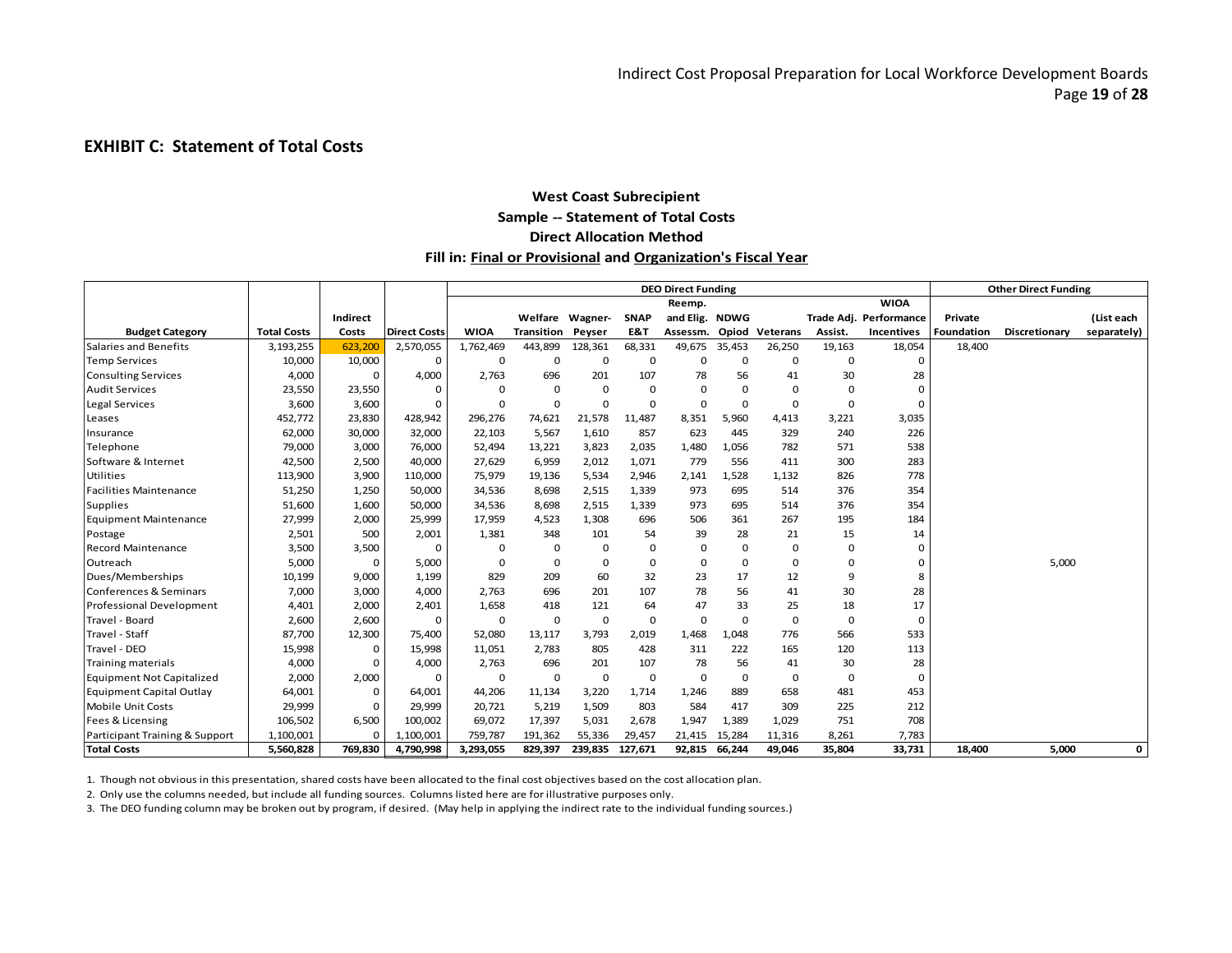## **EXHIBIT D: Statement of Indirect Costs**

## **Indirect Cost Rate – Modified Total Direct Cost Base**

#### **West Coast Subrecipient Sample -- Distribution of Indirect Costs to Direct Funding Sources Indirect Cost Rate -- Modified Total Direct Cost Base Fill in: Final or Provisional and Organization's Fiscal Year**

|                                            |                    |                                    |           |             |                   |         |                     | <b>DEO Direct Funding</b> |                   |          |            |                   |            | <b>Other Direct Funding</b> |              |
|--------------------------------------------|--------------------|------------------------------------|-----------|-------------|-------------------|---------|---------------------|---------------------------|-------------------|----------|------------|-------------------|------------|-----------------------------|--------------|
|                                            |                    |                                    |           |             |                   |         |                     | Reemp.                    |                   |          |            | <b>WIOA</b>       |            |                             |              |
|                                            |                    |                                    |           |             | Welfare           | Wagner- |                     | and Elig.                 |                   |          | Trade Adj. | Performance       | Private    |                             | (List each   |
|                                            | <b>Total Costs</b> | <b>Indirect Costs Direct Costs</b> |           | <b>WIOA</b> | <b>Transition</b> | Peyser  | <b>SNAP E&amp;T</b> | Assessm.                  | <b>NDWG Opiod</b> | Veterans | Assist.    | <b>Incentives</b> | Foundation | <b>Discretionary</b>        | separately)  |
| <b>Total Costs</b>                         | 5,560,828          | 769,830                            | 4,790,998 | 3,293,055   | 829,397           | 239,835 | 127,671             | 92,815                    | 66,244            | 49,046   | 35,804     | 33,731            | 18,400     | 5,000                       | $\mathbf{0}$ |
| Less items not in MTDC:                    |                    |                                    |           |             |                   |         |                     |                           |                   |          |            |                   |            |                             |              |
| Leases                                     |                    |                                    | 428,942   | 296.276     | 74,621            | 21.578  | 11.487              | 8.351                     | 5,960             | 4,413    | 3.221      | 3,035             |            |                             |              |
| <b>Equipment Capital Outlay</b>            |                    |                                    | 64,001    | 44,206      | 11,134            | 3,220   | 1,714               | 1,246                     | 889               | 658      | 481        | 453               |            |                             |              |
| <b>Total MTDC Exclusions</b>               |                    |                                    | 492,943   | 340.482     | 85,755            | 24,798  | 13,201              | 9.597                     | 6,849             | 5,071    | 3,702      | 3,488             |            |                             | 0            |
| Modified Total Direct Cost Allocation Base |                    |                                    | ,298,055  | 2,952,573   | 743,642           | 215,037 | 114,470             | 83,218                    | 59,395            | 43,975   | 32,102     | 30,243            | 18,400     | 5,000                       |              |
|                                            |                    |                                    |           |             |                   |         |                     |                           |                   |          |            |                   |            |                             |              |
| Indirect Cost Rate                         |                    | 17.91%                             |           |             |                   |         |                     |                           |                   |          |            |                   |            |                             |              |
| <b>Indirect Cost Applied</b>               |                    |                                    | 769,830   | 528,839     | 133,195           | 38,516  | 20,503              | 14,905                    | 10,638            | 7,876    | 5,750      | 5,417             | 3,296      | 896                         | $\mathbf{0}$ |

1. This schedule could be combined with the Total Cost schedule.

2. Use only the columns needed, but include all funding sources. Columns listed here are for illustrative purposes only.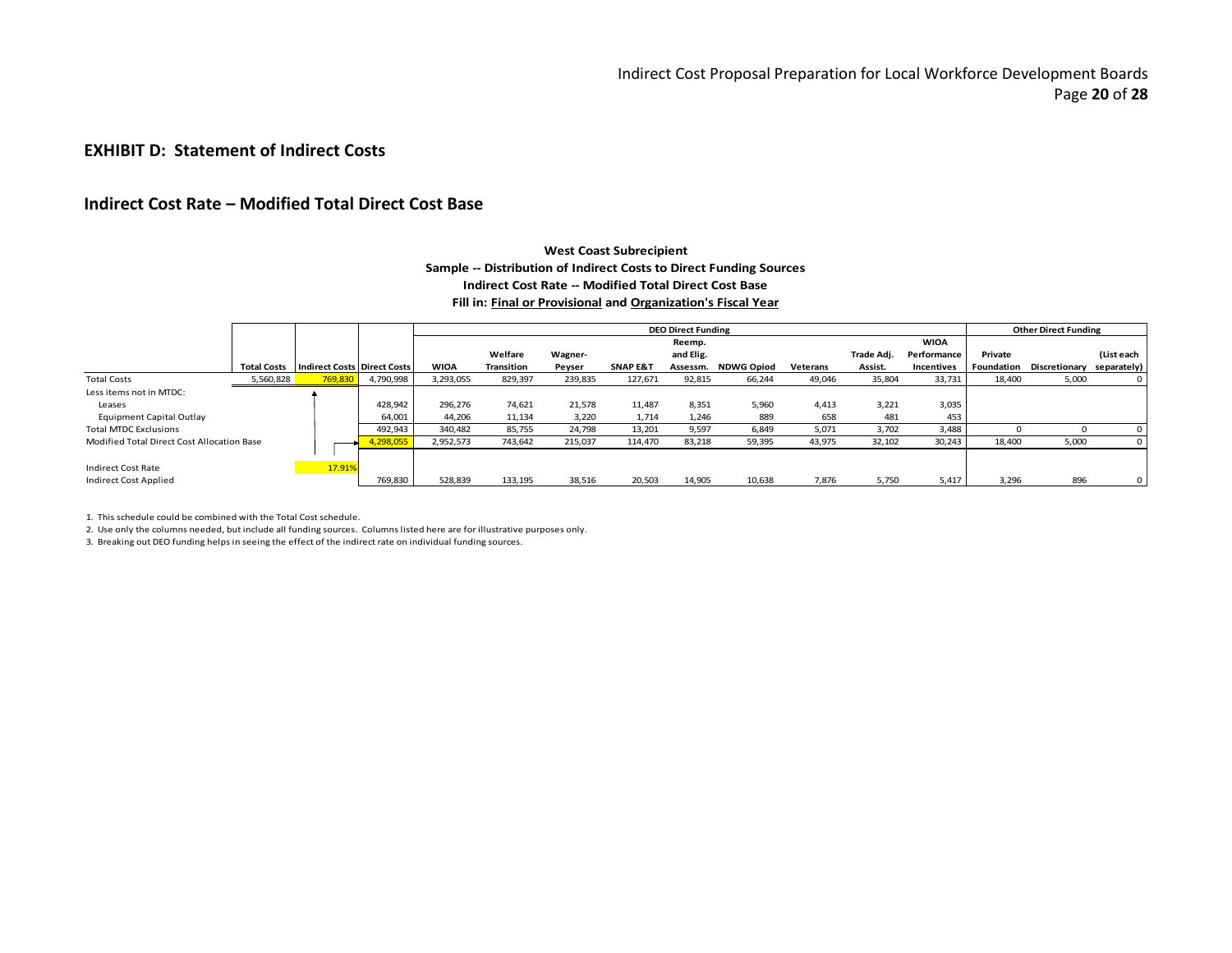## **EXHIBIT D: Statement of Indirect Costs (continued)**

## **Indirect Cost Rate – Salaries and Benefits Base**

#### **Sample -- Distribution of Indirect Costs to Direct Funding Sources Indirect Cost Rate -- Salaries and Benefits Base Fill in: Final or Provisional and Organization's Fiscal Year West Coast Subrecipient**

|                                                             |                                                    |           |             |            |         |                     | <b>DEO Direct Funding</b> |                   |          |            |             |          | <b>Other Direct Funding</b>          |            |
|-------------------------------------------------------------|----------------------------------------------------|-----------|-------------|------------|---------|---------------------|---------------------------|-------------------|----------|------------|-------------|----------|--------------------------------------|------------|
|                                                             |                                                    |           |             |            |         |                     | Reemp.                    |                   |          |            | <b>WIOA</b> |          |                                      |            |
|                                                             |                                                    |           |             | Welfare    | Wagner- |                     | and Elig.                 |                   |          | Trade Adi. | Performance | Private  |                                      | (List each |
|                                                             | <b>Total Costs</b>   Indirect Costs   Direct Costs |           | <b>WIOA</b> | Transition | Peyser  | <b>SNAP E&amp;T</b> | Assessm.                  | <b>NDWG Opiod</b> | Veterans | Assist.    | Incentives  |          | Foundation Discretionary separately) |            |
| Salaries and Benefits                                       |                                                    | 2,570,055 | 1,762,469   | 443,899    | 128,361 | 68,331              | 49,675                    | 35,453            | 26,250   | 19,163     | 18,054      | 18,400   |                                      |            |
| <b>Total Costs</b>                                          | 769,830                                            |           |             |            |         |                     |                           |                   |          |            |             |          |                                      |            |
| Indirect Cost Rate                                          | 29.95%                                             |           |             |            |         |                     |                           |                   |          |            |             |          |                                      |            |
| <b>Indirect Cost Applied</b>                                |                                                    | 769,830   | 527,927     | 132,965    | 38,449  | 20,468              | 14,880                    | 10,620            | 7,863    | 5,740      | 5,408       | 5,512    |                                      |            |
|                                                             |                                                    |           |             |            |         |                     |                           |                   |          |            |             |          |                                      |            |
| (Difference between MTDC and S&B Bases, Indirect Cost Rate) |                                                    |           | 912         | 230        | 67      | 35                  | 26                        | 19                | 14       | 10         | $\circ$     | (2, 216) | 896                                  |            |

1. This schedule could be combined with the Total Cost schedule.

2. Use only the columns needed, but include all funding sources. Columns listed here are for illustrative purposes only.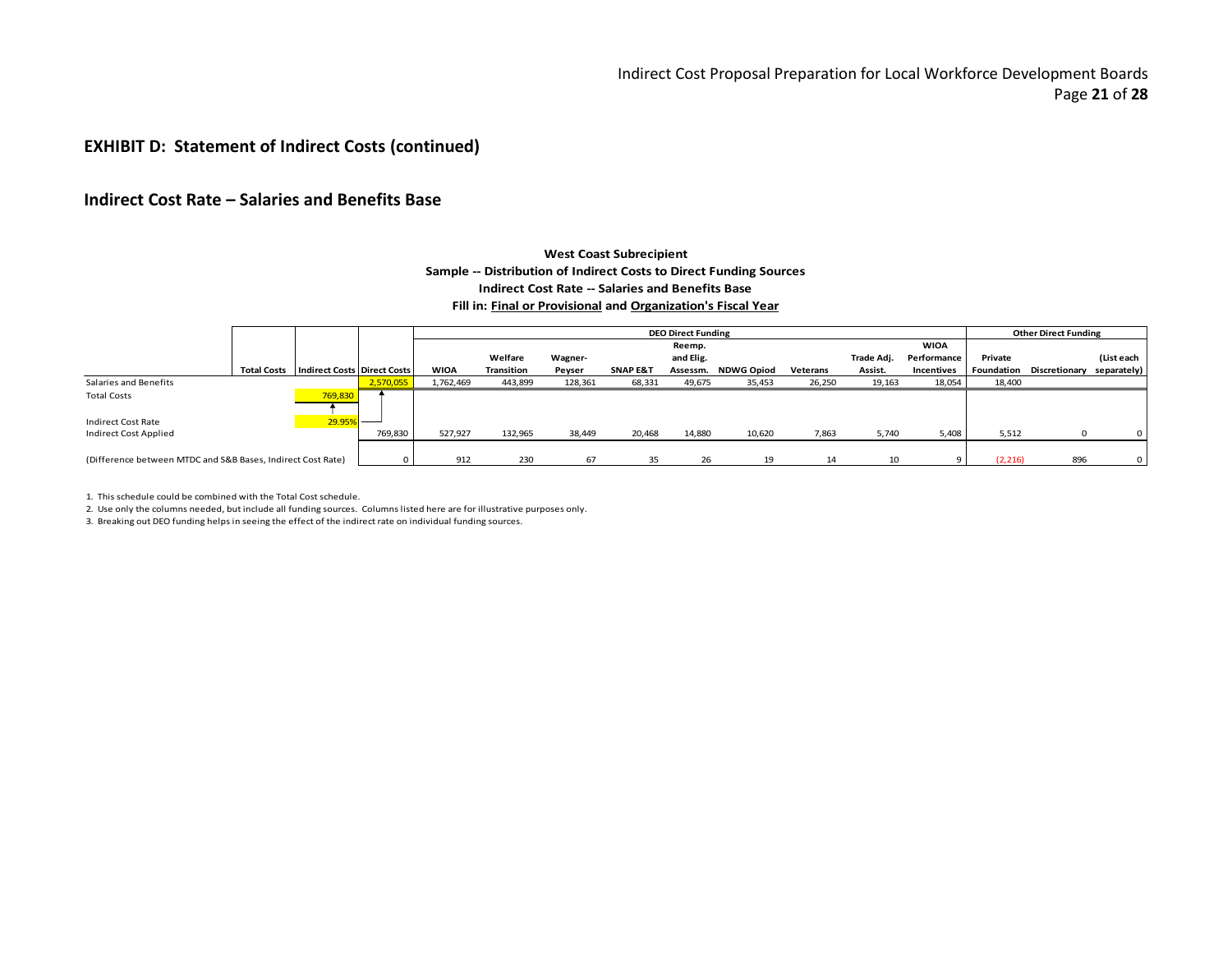## **EXHIBIT D: Statement of Indirect Costs (continued)**

## **Cost Allocation Method – Modified Total Direct Cost Base**

#### **West Coast Subrecipient Sample -- Distribution of Indirect Costs to Direct Funding Sources Cost Allocation Method -- Modified Total Direct Cost Base Fill in: Final or Provisional and Organization's Fiscal Year**

|                                            |                    |                                    |           |             |                   |         |                     | <b>DEO Direct Funding</b> |                     |          |            |             |         | <b>Other Direct Funding</b> |                |
|--------------------------------------------|--------------------|------------------------------------|-----------|-------------|-------------------|---------|---------------------|---------------------------|---------------------|----------|------------|-------------|---------|-----------------------------|----------------|
|                                            |                    |                                    |           |             |                   |         |                     | Reemp.                    |                     |          |            | <b>WIOA</b> |         |                             |                |
|                                            |                    |                                    |           |             | Welfare           | Wagner- |                     | and Elig.                 |                     |          | Trade Adj. | Performance | Private |                             | (List each     |
|                                            | <b>Total Costs</b> | <b>Indirect Costs Direct Costs</b> |           | <b>WIOA</b> | <b>Transition</b> | Peyser  | <b>SNAP E&amp;T</b> |                           | Assessm. NDWG Opiod | Veterans | Assist.    | Incentives  |         | Foundation Discretionary    | separately)    |
| <b>Total Costs</b>                         | 5,560,828          | 769,830                            | 4,790,998 | 3,293,055   | 829,397           | 239,835 | 127,671             | 92,815                    | 66,244              | 49,046   | 35,804     | 33,731      | 18,400  | 5,000                       | $\mathbf{0}$   |
| Less items not in MTDC:                    |                    |                                    |           |             |                   |         |                     |                           |                     |          |            |             |         |                             |                |
| Leases                                     |                    |                                    | 428,942   | 296,276     | 74,621            | 21,578  | 11,487              | 8,351                     | 5,960               | 4,413    | 3,221      | 3,035       |         |                             |                |
| Equipment Capital Outlay                   |                    |                                    | 64,001    | 44,206      | 11,134            | 3,220   | 1,714               | 1,246                     | 889                 | 658      | 481        | 453         |         |                             |                |
| <b>Total MTDC Exclusions</b>               |                    |                                    | 492,943   | 340.482     | 85,755            | 24,798  | 13,201              | 9,597                     | 6,849               | 5,071    | 3,702      | 3,488       |         |                             |                |
| Modified Total Direct Cost Allocation Base |                    |                                    | 1,298,055 | 2,952,573   | 743,642           | 215,037 | 114,470             | 83,218                    | 59,395              | 43,975   | 32,102     | 30,243      | 18,400  | 5,000                       |                |
|                                            |                    |                                    |           |             |                   |         |                     |                           |                     |          |            |             |         |                             |                |
| Percentage of MTDC                         |                    |                                    | 100.00%   | 68.70%      | 17.30%            | 5.00%   | 2.66%               | 1.94%                     | 1.38%               | 1.02%    | 0.75%      | 0.70%       | 0.43%   | 0.12%                       | 0.00%          |
| <b>Indirect Cost Applied</b>               |                    |                                    | 769,830   | 528,839     | 133,195           | 38,516  | 20,503              | 14,905                    | 10,638              | 7,876    | 5,750      | 5,417       | 3,296   | 896                         | $\overline{0}$ |

1. This schedule could be combined with the Total Cost schedule.

2. Use only the columns needed, but include all funding sources. Columns listed here are for illustrative purposes only.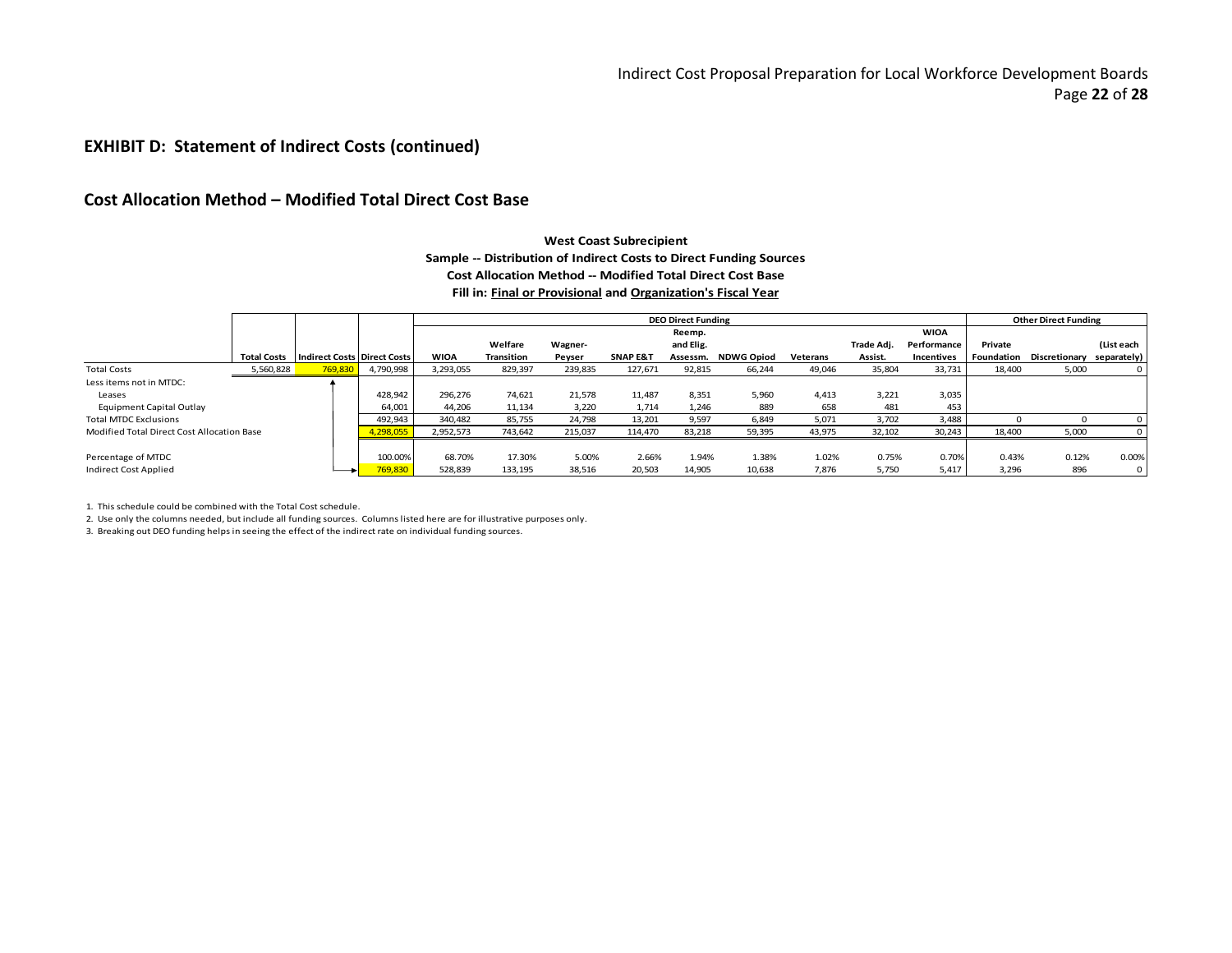## **EXHIBIT D: Statement of Indirect Costs (continued)**

## **Cost Allocation Method – Salaries and Benefits**

#### **West Coast Subrecipient Sample -- Distribution of Indirect Costs to Direct Funding Sources Cost Allocation Method -- Salaries and Benefits Base Fill in: Final or Provisional and Organization's Fiscal Year**

|                                                                     |                    |                                    |                    |                   |                   |                 |                     | <b>DEO Direct Funding</b> |                   |                |                |                |                | <b>Other Direct Funding</b>          |                         |
|---------------------------------------------------------------------|--------------------|------------------------------------|--------------------|-------------------|-------------------|-----------------|---------------------|---------------------------|-------------------|----------------|----------------|----------------|----------------|--------------------------------------|-------------------------|
|                                                                     |                    |                                    |                    |                   |                   |                 |                     | Reemp.                    |                   |                |                | <b>WIOA</b>    |                |                                      |                         |
|                                                                     |                    |                                    |                    |                   | Welfare           | Wagner-         |                     | and Elig.                 |                   |                | Trade Adj.     | Performance    | Private        |                                      | (List each              |
|                                                                     | <b>Total Costs</b> | <b>Indirect Costs Direct Costs</b> |                    | <b>WIOA</b>       | <b>Transition</b> | Peyser          | <b>SNAP E&amp;T</b> | Assessm.                  | <b>NDWG Opiod</b> | Veterans       | Assist.        | Incentives     |                | Foundation Discretionary separately) |                         |
| Salaries and Benefits                                               |                    |                                    | 2,570,055          | 1.762.469         | 443,899           | 128,361         | 68,331              | 49,675                    | 35,453            | 26,250         | 19,163         | 18,054         | 18,400         |                                      |                         |
| <b>Total Costs</b>                                                  |                    | 769,830                            |                    |                   |                   |                 |                     |                           |                   |                |                |                |                |                                      |                         |
|                                                                     |                    |                                    |                    |                   |                   |                 |                     |                           |                   |                |                |                |                |                                      |                         |
| Percentage of Salaries and Benefits<br><b>Indirect Cost Applied</b> |                    |                                    | 100.00%<br>769,830 | 68.58%<br>527,927 | 17.27%<br>132,965 | 4.99%<br>38,449 | 2.66%<br>20,468     | 1.93%<br>14,880           | 1.38%<br>10,620   | 1.02%<br>7,863 | 0.75%<br>5,740 | 0.70%<br>5,408 | 0.72%<br>5,512 | 0.00%                                | 0.00%<br>$\overline{0}$ |
|                                                                     |                    |                                    |                    |                   |                   |                 |                     |                           |                   |                |                |                |                |                                      |                         |
| (Difference between MTDC and S&B Bases, Cost Alloc. Method)         |                    |                                    | $\Omega$           | 912               | 230               | 67              | 35                  | 26                        | 19                | 14             | 10             |                | (2, 216)       | 896                                  | $\overline{0}$          |

1. This schedule could be combined with the Total Cost schedule.

2. Use only the columns needed, but include all funding sources. Columns listed here are for illustrative purposes only.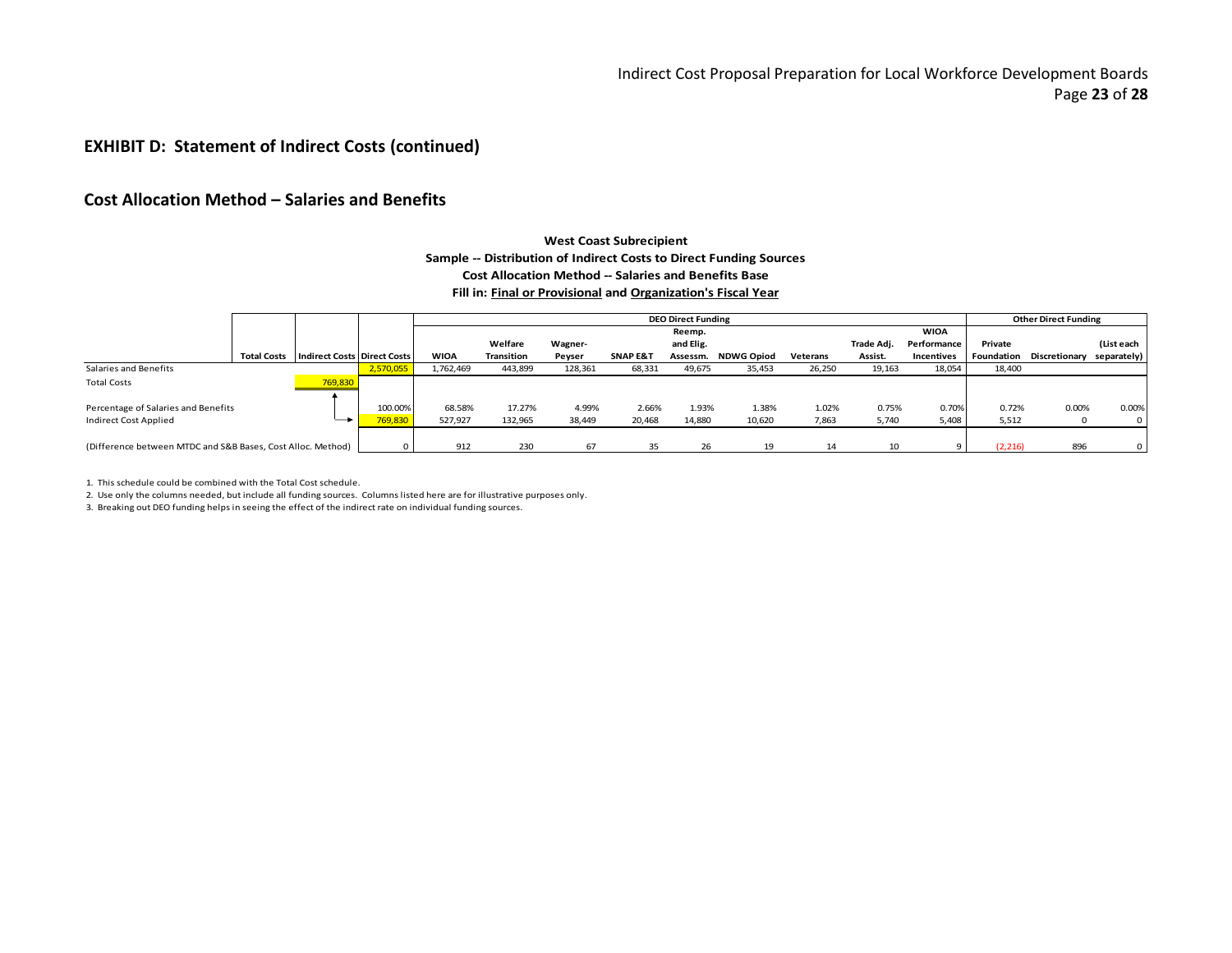# **EXHIBIT D-1: Supplemental Schedule of MTDC Allocation Base**

# **West Coast Subrecipient Sample -- Supplemental Schedule of MTDC Allocation Base**

|   |                                          |                     |                |          | <b>Federal Programs</b> |                  |     |                   | <b>Non-Federal Programs</b> |              |          |
|---|------------------------------------------|---------------------|----------------|----------|-------------------------|------------------|-----|-------------------|-----------------------------|--------------|----------|
|   |                                          | Total               | Total          | Dept. of | Dept. of                | Dept. of         |     | <b>Total Non-</b> | <b>Private</b>              | <b>Fund-</b> |          |
|   | Subawardee/Subcontractor                 | <b>Expenditures</b> | <b>Federal</b> | Labor    | <b>HHS</b>              | <b>Education</b> |     | <b>Federal</b>    | <b>Foundation</b>           | raising      |          |
|   |                                          | for Current FY      | Programs       |          |                         |                  |     | Programs          |                             |              |          |
|   | One-Stop Provider                        | 74.000.00           | 74,000.00      | 0.00     | 0.00                    | 74,000.00        | a   | 0.00              | 0.00                        | 0.00         | a        |
| 2 | Goodwill                                 | 83,000.00           | 83,000.00      | 0.00     | 0.00                    | 83,000.00        | b   | 0.00              | 0.00                        | 0.00         | b        |
| 3 | LWDB xx (joint project)                  | 18,000.00           | 0.00           | 0.00     | 0.00                    | 0.00             | C   | 18,000.00         | 18,000.00                   | 0.00         | <b>C</b> |
|   | <b>Total Subaward/ Subcontract Costs</b> | 175,000.00          | 157,000.00     | 0.00     | 0.00                    | 157,000.00       |     | 18.000.00         | 18.000.00                   | 0.00         |          |
|   |                                          |                     |                |          |                         |                  |     |                   |                             |              |          |
|   | First \$25,000 Inclusion in MTDC*        |                     |                |          |                         |                  |     |                   |                             |              |          |
|   | <b>Allocation Base</b>                   |                     |                |          |                         |                  |     |                   |                             |              |          |
|   | One-Stop Provider                        | 25,000.00           | 25,000.00      | 0.00     | 0.00                    | 25,000.00        | d   | 0.00              | 0.00                        | 0.00         | d        |
| 2 | Goodwill                                 | 25.000.00           | 25,000.00      | 0.00     | 0.00                    | 25,000.00        | e   | 0.00              | 0.00                        | 0.00         | e        |
| 3 | LWDB xx (joint project)                  | 18,000.00           | 0.00           | 0.00     | 0.00                    | 0.00             |     | 18,000.00         | 18,000.00                   | 0.00         |          |
|   | Total Inclusion in MTDC                  | 68,000.00           | 50,000.00      | 0.00     | 0.00                    | 50,000.00        |     | 18,000.00         | 18,000.00                   | 0.00         |          |
|   |                                          |                     |                |          |                         |                  |     |                   |                             |              |          |
|   | Exclusions from MTDC Allocation Base     |                     |                |          |                         |                  |     |                   |                             |              |          |
|   | One-Stop Provider                        | 49,000.00           | 49,000.00      | 0.00     | 0.00                    | 49,000.00        | a-d | 0.00              | 0.00                        | 0.00         | a-d      |
| 2 | Goodwill                                 | 58,000.00           | 58,000.00      | 0.00     | 0.00                    | 58,000.00        | b-e | 0.00              | 0.00                        | 0.00         | $b-e$    |
| 3 | LWDB xx (joint project)                  | 0.00                | 0.00           | 0.00     | 0.00                    | 0.00             | c-f | 0.00              | 0.00                        | 0.00         | c-f      |
|   | <b>Total Exclusions from MTDC</b>        | 107,000.00          | 107,000.00     | 0.00     | 0.00                    | 107,000.00       | **  | 0.00              | 0.00                        | 0.00         | **       |

\* MTDC = Modified Total Direct Costs

\*\* Reconciled to Exhibit D.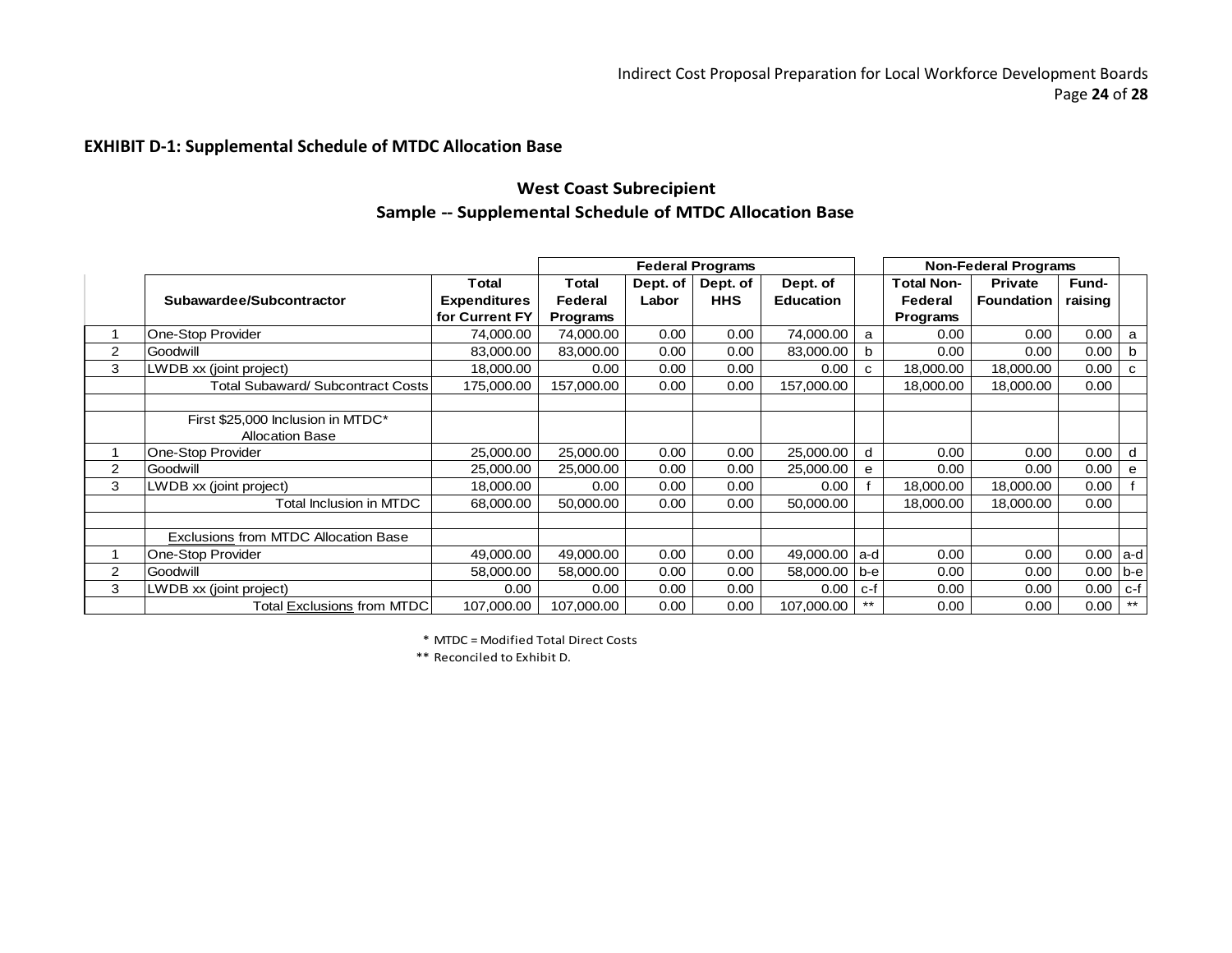# **EXHIBIT E: ETA/State Salary Cap Worksheet**

## **West Coast Subrecipient Sample -- ETA/State Salary Cap Worksheet Fill in: Organization's Fiscal Year**

|               |                       |                           |                        |          |                 |            |            |                          |                          | Percentage |                           |                          |                   |
|---------------|-----------------------|---------------------------|------------------------|----------|-----------------|------------|------------|--------------------------|--------------------------|------------|---------------------------|--------------------------|-------------------|
|               |                       |                           |                        |          |                 |            |            |                          | Amount of                | of Salary  |                           |                          | Amount of         |
|               |                       |                           |                        |          |                 |            |            |                          | <b>Actual Salary</b>     | and Bonus  |                           |                          | Unallowable       |
|               |                       |                           | Actual Salary Employee |          |                 | Percentage | Full Time  | <b>Annual Salary</b>     | and Bonus                | Rate       | <b>ETA Annual</b>         | <b>ETA Prorated</b>      | Salary and        |
| Employee Last | <b>Employee First</b> |                           | and Bonus              | Begin    | Employee        | of Year    | (100%) or  | and Bonus                | Funded by ETA            | Funded by  | Salary and                | Salary and               | <b>Bonus Over</b> |
| Name          | Name                  | Position Title            | Amount                 | Date     | <b>End Date</b> | Worked     |            | Part Time % Rate Amount  | Activities               | <b>ETA</b> | Bonus Cap                 | Bonus Cap                | the Cap           |
| Doe           | John                  | <b>Executive Director</b> | \$220,000.00           | 1/1/2021 | 12/31/2021      | 100.00%    |            | 100.00% \$220,000.00     | 209,000.00               |            | 95.00% \$199,300.00       | \$189,335.00             | 19,665.00         |
|               |                       |                           |                        | 1/1/2021 | 12/31/2021      | 100.00%    | 100.00% \$ | $\overline{\phantom{a}}$ |                          |            | $0.00\%$ \$ 199,300.00 \$ | $\sim$                   |                   |
|               |                       |                           |                        | 1/1/2021 | 12/31/2021      | 100.00%    | 100.00% \$ |                          |                          |            | $0.00\%$ \$ 199,300.00 \$ | $\overline{\phantom{a}}$ |                   |
|               |                       |                           |                        | 1/1/2021 | 12/31/2021      | 100.00%    | 100.00% \$ |                          |                          |            | $0.00\%$ \$ 199,300.00 \$ |                          |                   |
|               |                       |                           |                        | 1/1/2021 | 12/31/2021      | 100.00%    | 100.00% \$ |                          |                          |            | $0.00\%$ \$ 199,300.00 \$ | $\overline{\phantom{a}}$ |                   |
|               |                       |                           |                        | 1/1/2021 | 12/31/2021      | 100.00%    | 100.00% \$ |                          | $\overline{\phantom{a}}$ |            | $0.00\%$ \$ 199,300.00 \$ | $\overline{\phantom{a}}$ |                   |
|               |                       |                           |                        | 1/1/2021 | 12/31/2021      | 100.00%    | 100.00% \$ |                          |                          |            | $0.00\%$ \$ 199,300.00 \$ | $\overline{\phantom{a}}$ |                   |
|               |                       |                           |                        | 1/1/2021 | 12/31/2021      | 100.00%    | 100.00% \$ |                          |                          |            | $0.00\%$ \$ 199,300.00 \$ | $\overline{\phantom{a}}$ |                   |
|               |                       |                           |                        | 1/1/2021 | 12/31/2021      | 100.00%    | 100.00% \$ |                          |                          |            | $0.00\%$ \$ 199,300.00 \$ |                          |                   |
|               |                       |                           |                        | 1/1/2021 | 12/31/2021      | 100.00%    | 100.00% \$ |                          |                          |            | $0.00\%$ \$ 199,300.00 \$ | $\overline{\phantom{a}}$ |                   |
|               |                       |                           |                        | 1/1/2021 | 12/31/2021      | 100.00%    | 100.00% \$ | $\overline{\phantom{a}}$ |                          |            | $0.00\%$ \$ 199,300.00 \$ | $\sim$                   |                   |

1. Assuming 95% of salary is funded by ETA grants and/or those covered by state appropriations.

2. The salary cap typically is adjusted annually each January 1.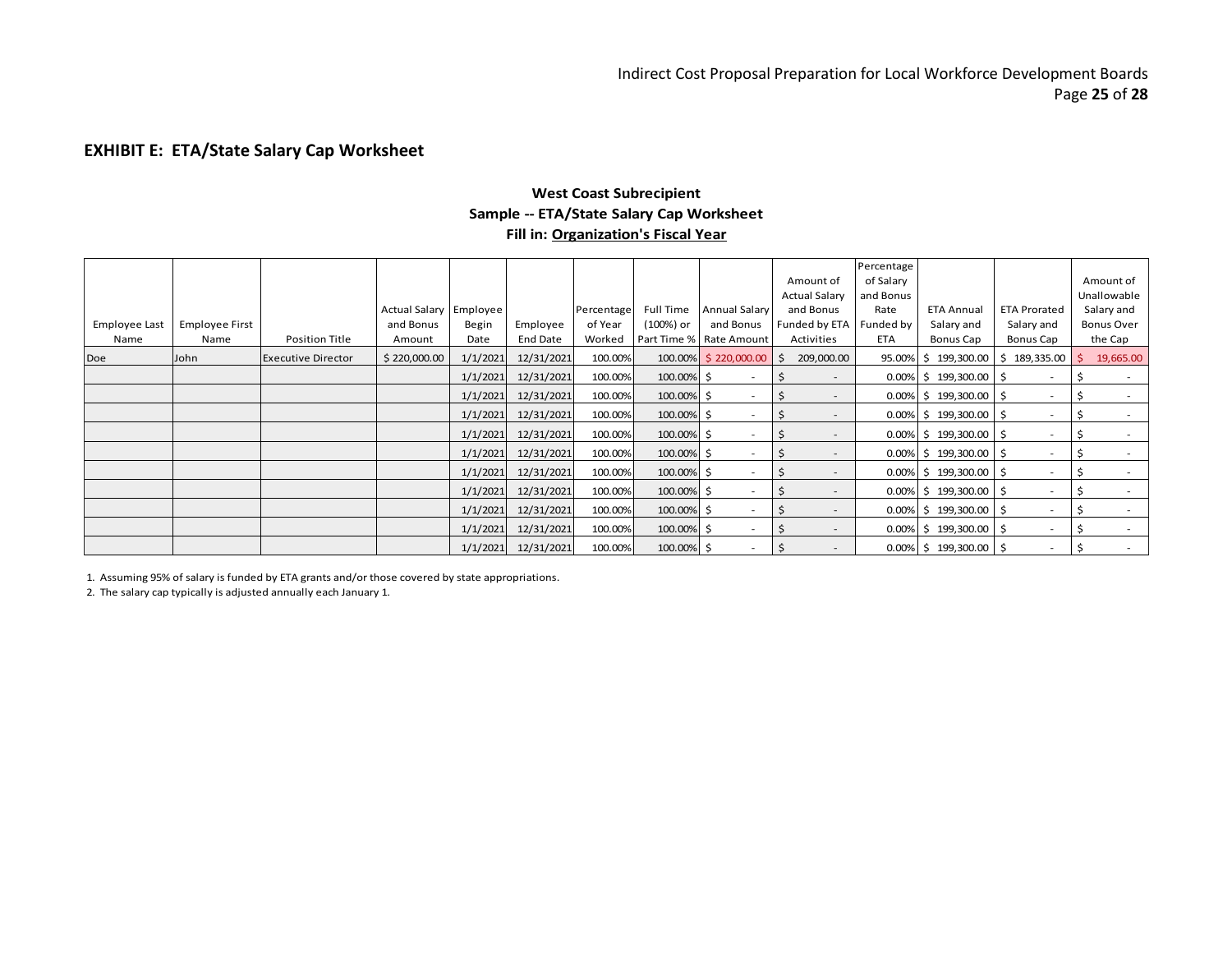## **EXHIBIT F: Listing of Non-DEO Grants and Contracts**

# **West Coast Subrecipient Sample -- Listing of Non-DEO Grants and Contracts [Final or Provisional] Indirect Cost Proposal for [Organization's Fiscal Year]**

|                                          | Federal    |                       | <b>Grant/Contract</b> | Period of                  | <b>Indirect Cost or</b> | <b>Grant/Contract</b>  | <b>Type of Contract</b> |
|------------------------------------------|------------|-----------------------|-----------------------|----------------------------|-------------------------|------------------------|-------------------------|
| Grantor                                  | Subagency  | <b>Funding Source</b> | <b>Amount</b>         | Performance                | <b>CAP Limitations</b>  | <b>Notice Attached</b> | Awarded*                |
| U.S. Dept. of Labor                      | ETA        | Youth Build           |                       | 50,000 1/1/2021-12/31/2023 | N/A                     | Yes                    |                         |
| U.S. Dept. of Labor                      | ILAB       | Child Labor           |                       | 3,000 7/1/2021-12/31/2021  | N/A                     | Yes                    |                         |
| U.S. Dept. of HHS                        | <b>ACF</b> | <b>Head Start</b>     |                       | 100,000 7/1/2021-6/30/2022 | 5% of Total Award       | Yes                    |                         |
| <b>Bill and Melinda Gates Foundation</b> |            | Workforce Innovation  |                       | 23,000 7/1/2021/6/30/2022  | N/A                     | Yes                    |                         |
| U.S. Dept. of Labor                      | ETA        | Job Corps             |                       | 10,000 1/1/2021-12/31/2022 | N/A                     | Yes                    | Cost Reimbursable       |

\* For contracts only. For example: Cost Reimbursable, Time & Materials, Fixed Price, etc.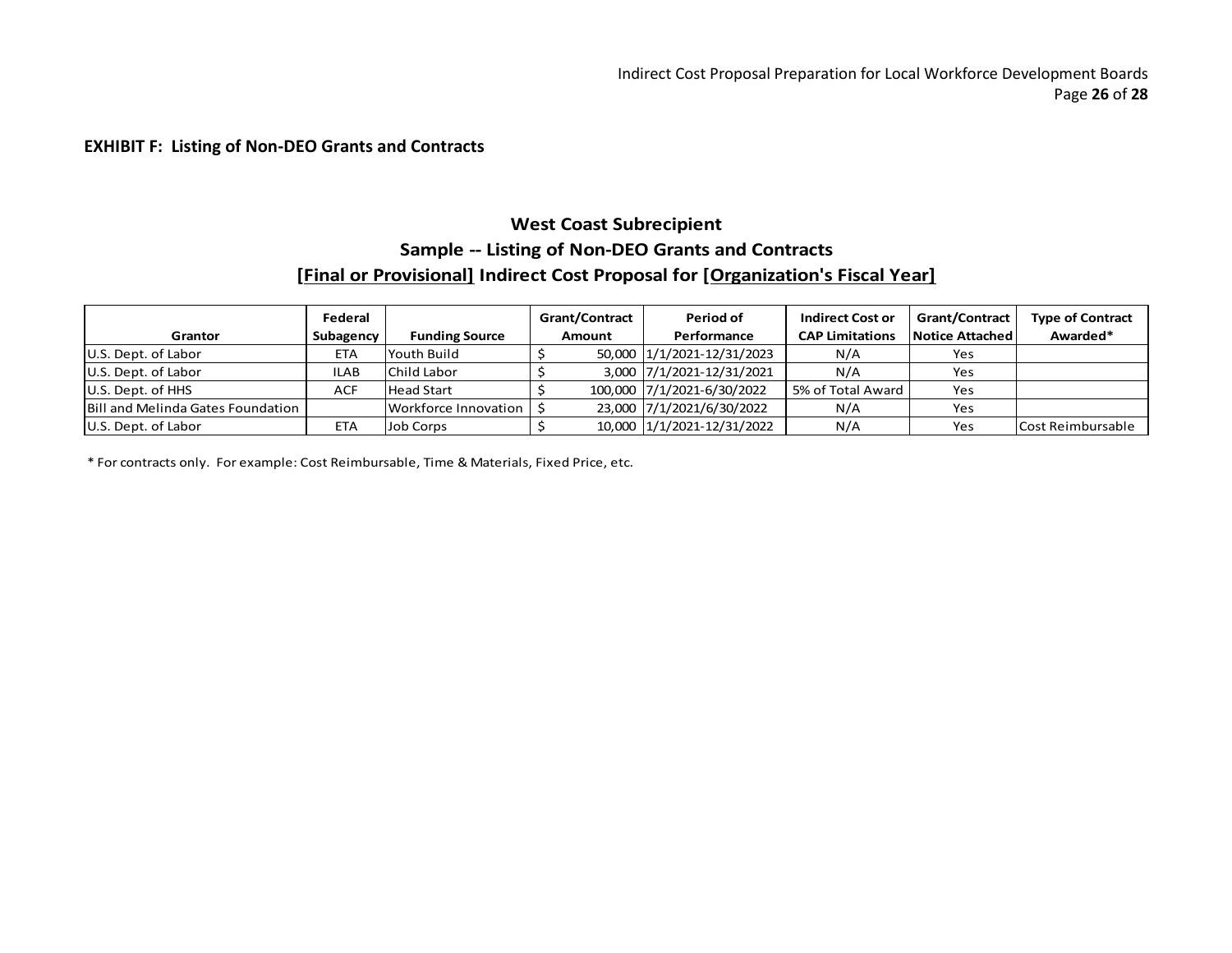# **EXHIBIT G — Certificate of Indirect Costs**

# CERTIFICATE OF INDIRECT COSTS

This is to certify that I have reviewed the indirect cost proposal submitted herewith and to the best of my knowledge and belief:

# **(Use this paragraph and paragraph (2) for indirect cost rate proposal.)**

(1) All costs included in this proposal [identify date] to establish [provisional or final] indirect costs rates for [identify period covered by rate] are allowable in accordance with the requirements of the federal award(s) to which they apply and the provisions of 2 CFR Part 200, Subpart E — Cost Principles. Unallowable costs have been adjusted for in allocating costs as indicated in the indirect cost proposal.

# **(Use this paragraph and paragraph (2) for cost allocation method.)**

(1) All costs included in this proposal [identify date] to establish cost allocations or billings for [identify period covered by plan] are allowable in accordance with the requirements of 2 CFR Part 200, Subpart  $E - Cost$  Principles and the federal award(s) to which they apply. Unallowable costs have been adjusted for in allocating costs as indicated in the cost allocation plan.

(2) All costs included in this proposal are properly allocable to federal awards on the basis of a beneficial or causal relationship between the expensesincurred and the agreements to which they are allocated in accordance with applicable requirements. Further, the same costs that have been treated as indirect costs have not been claimed as direct costs. Similar types of costs have been accounted for consistently and the Department of Economic Opportunity will be notified of any accounting changes that would affect the negotiated agreement.

I declare that the foregoing is true and correct.

Workforce Unit:

Signature:

Name of Official:

Title:

Date of Execution: